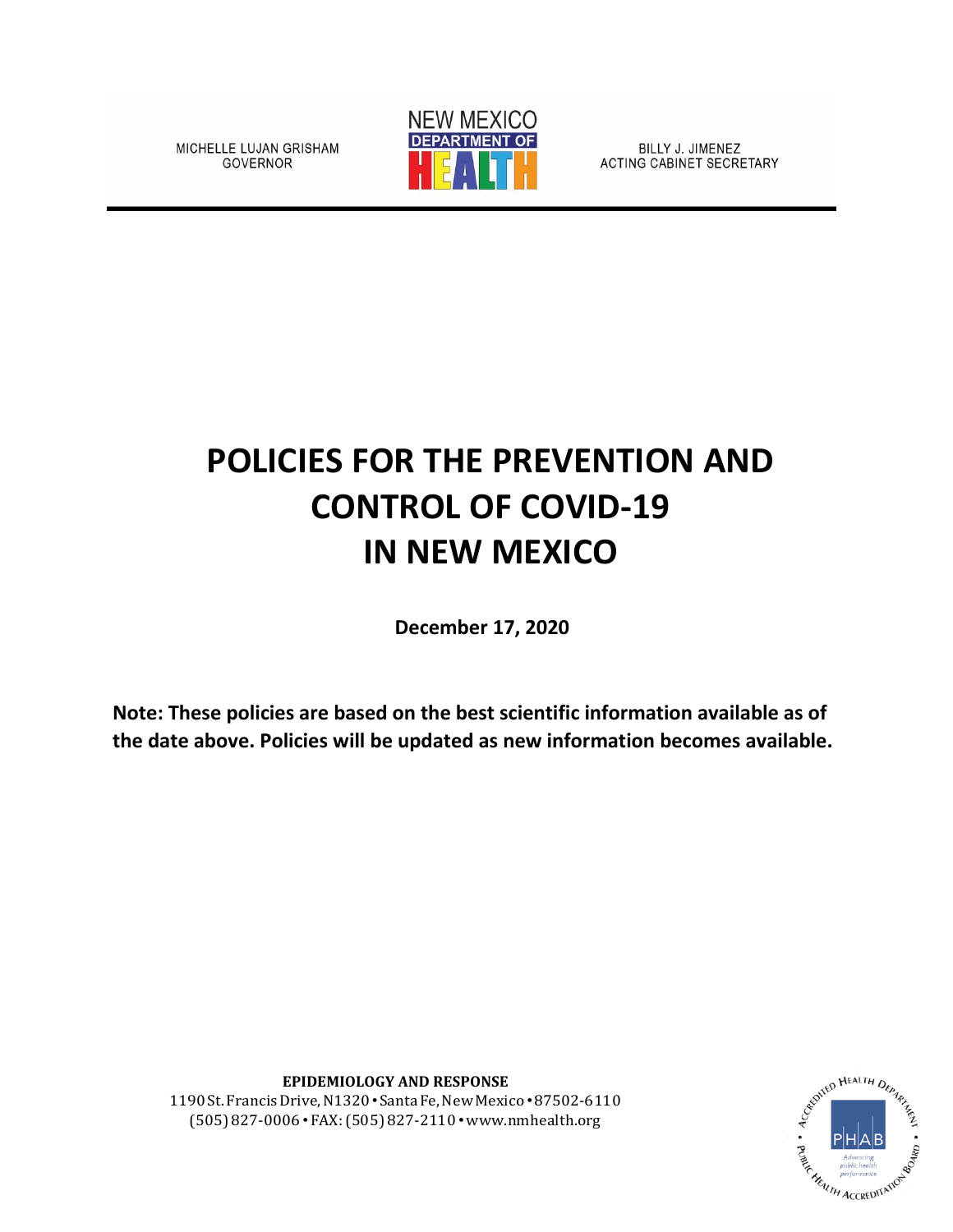### **BACKGROUND AND PURPOSE**

The New Mexico Department of Health is committed to the health and safety of NewMexicans during the COVID-19 pandemic. The purpose of this document is to provide the most current guidance for the public, healthcare providers, and employers who may be involved in a COVID-19 public health investigation or have general questions about what to do if they or someone they know tests positive for COVID-19 or may have been exposed to someone who has COVID-19.

Experts at the Centers for Disease Control and Prevention (CDC) and other leading scientific research centers are learning more every day about COVID-19. Much remains unknown. The policies contained in this guide are based on the best scientific information available as of the document date found on the cover page. These policies will be updated as new information becomes available. This document will also be updated as Executive and Public Health Orders change over the course of this public healthemergency.

The guidance in this document reflects the New Mexico Department of Health's epidemiologists' recommendations based on current CDC guidance, scientific evidence, New Mexico's experience to date with the disease and a careful approach that acknowledges that there is still limited understanding of the virus, how it spreads, and who may be vulnerable to significant illness and harm. This guidance is designed to help New Mexico contain COVID-19 until a time when we have a widely administered vaccine that prevents the spread of COVID-19 among our states' residents.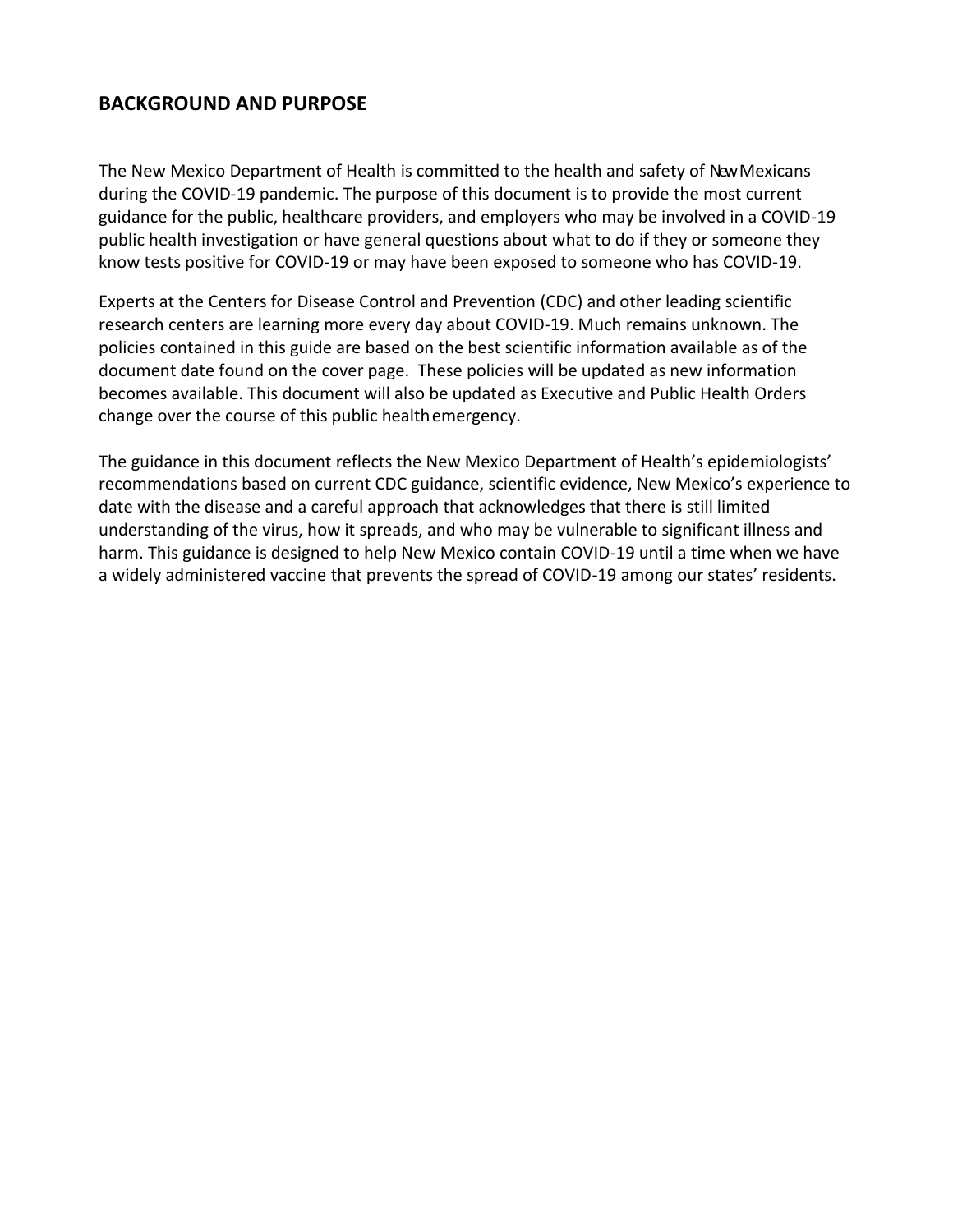# **Table of Contents**

| SECTION I: WHAT IS COVID-19 AND HOW DO WE STOP IT FROM SPREADING? 2                                                                                                                                                                                                                                |  |
|----------------------------------------------------------------------------------------------------------------------------------------------------------------------------------------------------------------------------------------------------------------------------------------------------|--|
|                                                                                                                                                                                                                                                                                                    |  |
|                                                                                                                                                                                                                                                                                                    |  |
|                                                                                                                                                                                                                                                                                                    |  |
| NMDOH Does Not Recommend Use of Face Shields as a Substitute for Face Masks  4<br>NMDOH Does Not Recommend Face Masks with One-Way Valves or Vents  4                                                                                                                                              |  |
|                                                                                                                                                                                                                                                                                                    |  |
|                                                                                                                                                                                                                                                                                                    |  |
|                                                                                                                                                                                                                                                                                                    |  |
| What Does It Mean To Be in "Close Contact" with Someone Who is in their "Infectious Period"?7                                                                                                                                                                                                      |  |
|                                                                                                                                                                                                                                                                                                    |  |
|                                                                                                                                                                                                                                                                                                    |  |
| Why Can Someone Recover From COVID-19 in 12 Days, But Someone Who Has Been Exposed to                                                                                                                                                                                                              |  |
| SECTION III: WHEN DOES SOMEONE RECOVER FROM COVID-19 AND STOP SELF-                                                                                                                                                                                                                                |  |
|                                                                                                                                                                                                                                                                                                    |  |
|                                                                                                                                                                                                                                                                                                    |  |
|                                                                                                                                                                                                                                                                                                    |  |
| SECTION IV: COVID-19 IN THE WORKPLACE - RAPID RESPONSE, ISOLATION,                                                                                                                                                                                                                                 |  |
|                                                                                                                                                                                                                                                                                                    |  |
|                                                                                                                                                                                                                                                                                                    |  |
| Quarantine: Close Contact with a Confirmed COVID-19 Case in an Essential Business Setting11<br>Quarantine: Close Contact with a Confirmed COVID-19 Case in a Non-Essential Business Setting11<br>Quarantine: Close Contact with a Confirmed COVID-19 Case for Healthcare Personnel in a Healthcare |  |
|                                                                                                                                                                                                                                                                                                    |  |
|                                                                                                                                                                                                                                                                                                    |  |

| SECTION V: ADDITIONAL GUIDANCE FOR HEALTHCARE PROVIDERS, NMDOH |  |
|----------------------------------------------------------------|--|
|                                                                |  |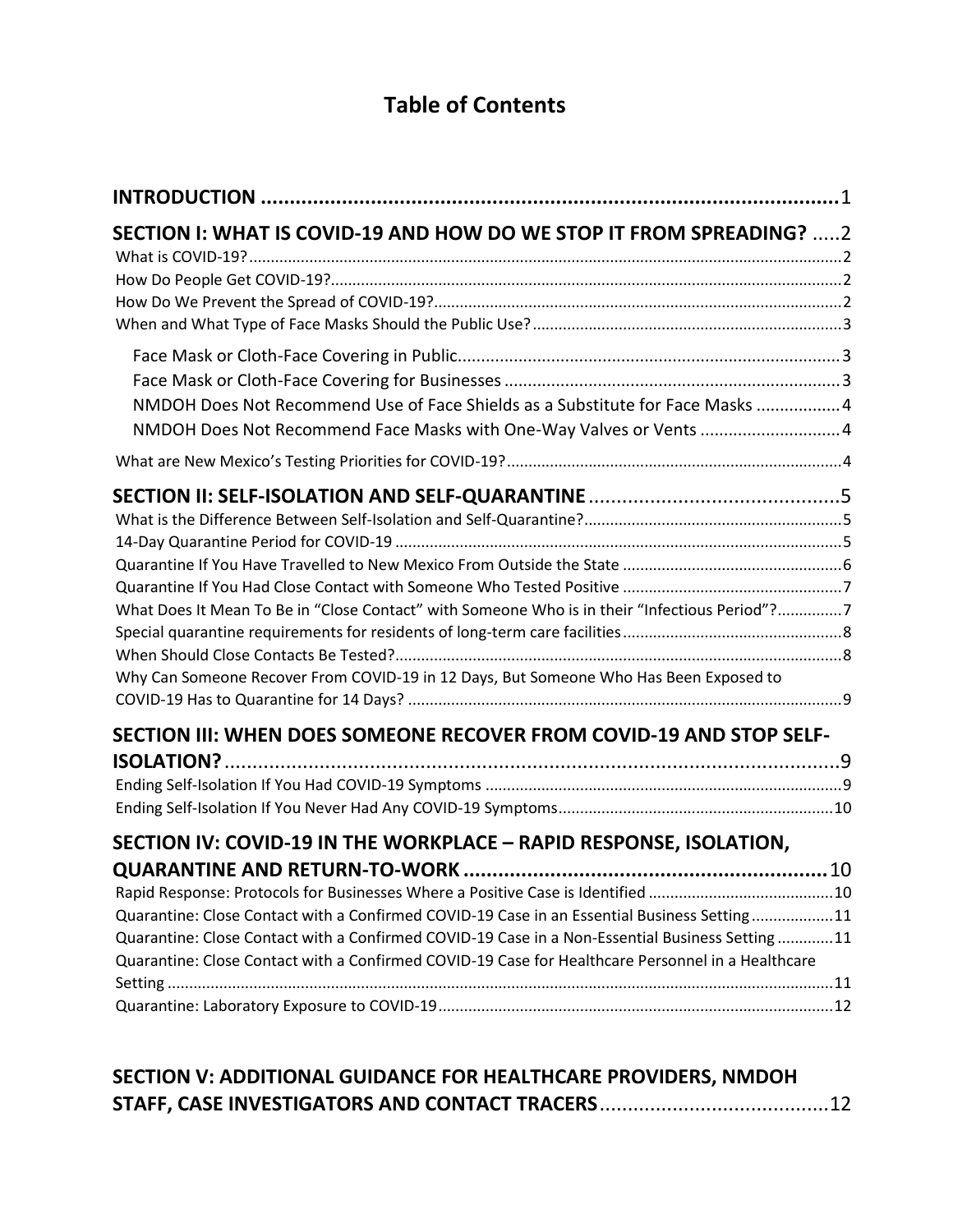| Determining Possible Exposures as a Source of Infection for a Confirmed COVID-19 Case12        |  |
|------------------------------------------------------------------------------------------------|--|
|                                                                                                |  |
|                                                                                                |  |
|                                                                                                |  |
|                                                                                                |  |
| What If a Confirmed COVID-19 Case Tests Positive During or After Their Self-Isolation Period14 |  |
|                                                                                                |  |

# **SECTION VI: THE "RED TO GREEN" FRAMEWORK**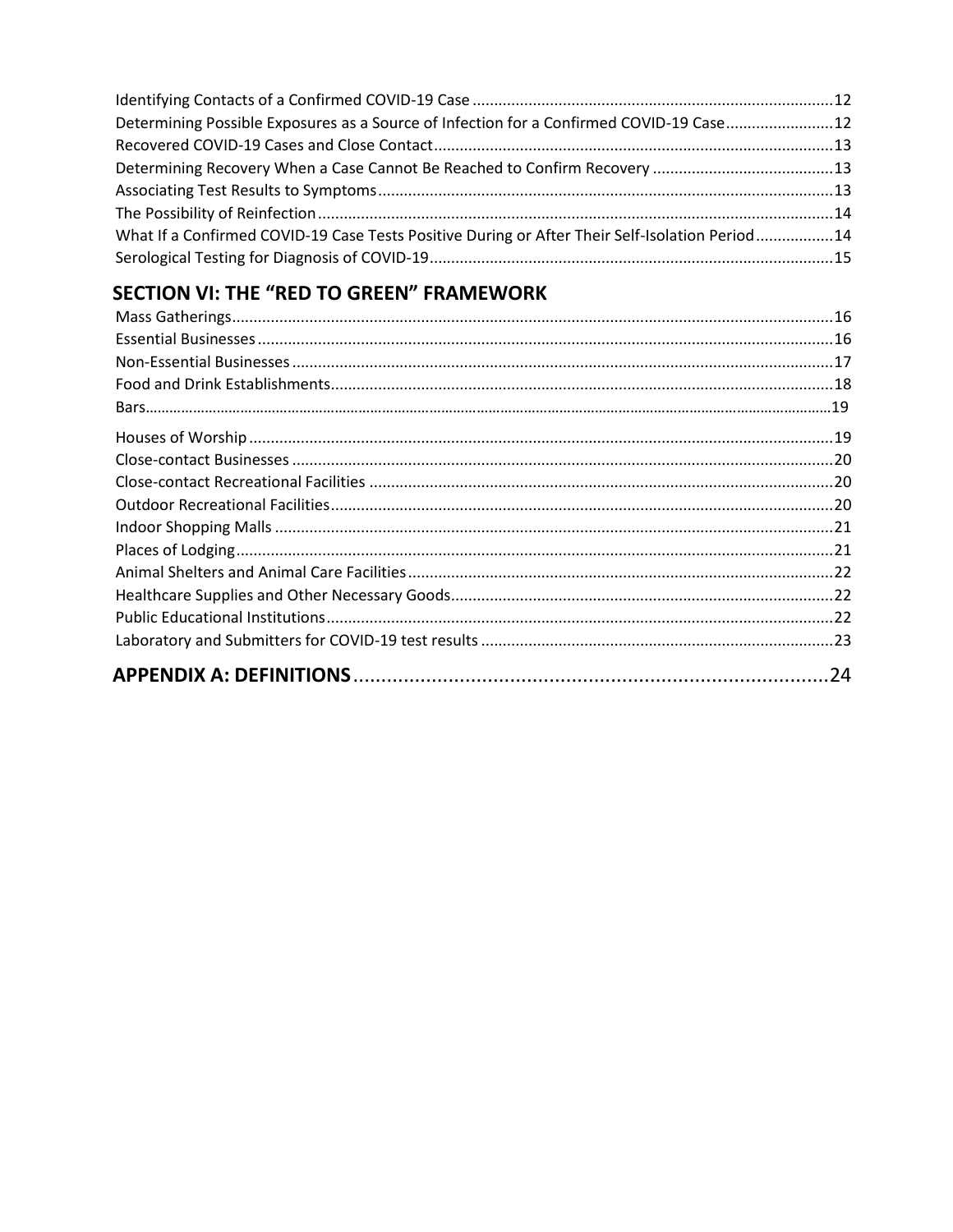# **INTRODUCTION**

This guide sets forth the New Mexico Department of Health (NMDOH) policies for containing COVID-19 until there is a widely administered vaccine throughout New Mexico and the United States that prevents the spread of COVID-19. This guide provides a basic overview of key containment policies. Additional technical resources for healthcare providers, NMDOH staff (including case investigators and contact tracers), businesses and others responsible for protecting against the spread of COVID-19 in their agencies or institutions are contained in the Appendices. In addition, the State of New Mexico published *[All Together New Mexico](https://indd.adobe.com/view/3f732e94-0164-424d-9ac6-a0ace27e70c8)*, a guide for individuals and businesses on COVID Safe Practices. That guide is an important additional resource, especially for employers, and – like these COVID-19 containment policies – will be updated as needed.

**Section I** of the guide explains what COVID-19 is, how it spreads and how we can best prevent its spread. It also provides information about different types of masks and NMDOH's testing priorities.

**Section II** explains the policies around self-isolation (for those who have COVID-19) and quarantine (for those who may have been exposed to COVID-19 and are at risk of developing and spreading the disease).

**Section III** describes when a person is considered to have recovered from COVID-19 and is able to end isolation.

**Section IV** addresses workplace environments, including rapid responses, quarantine, and isolation policies, and return to work when there is a positive case in the workplace.

**Section V** provides some additional technical guidance for healthcare providers, NMDOH staff, case investigators and contact tracers.

**Section VI** summarizes the rules reflected in current public health orders.

**Appendix A** contains a complete set of definitions of terms used in this guidance.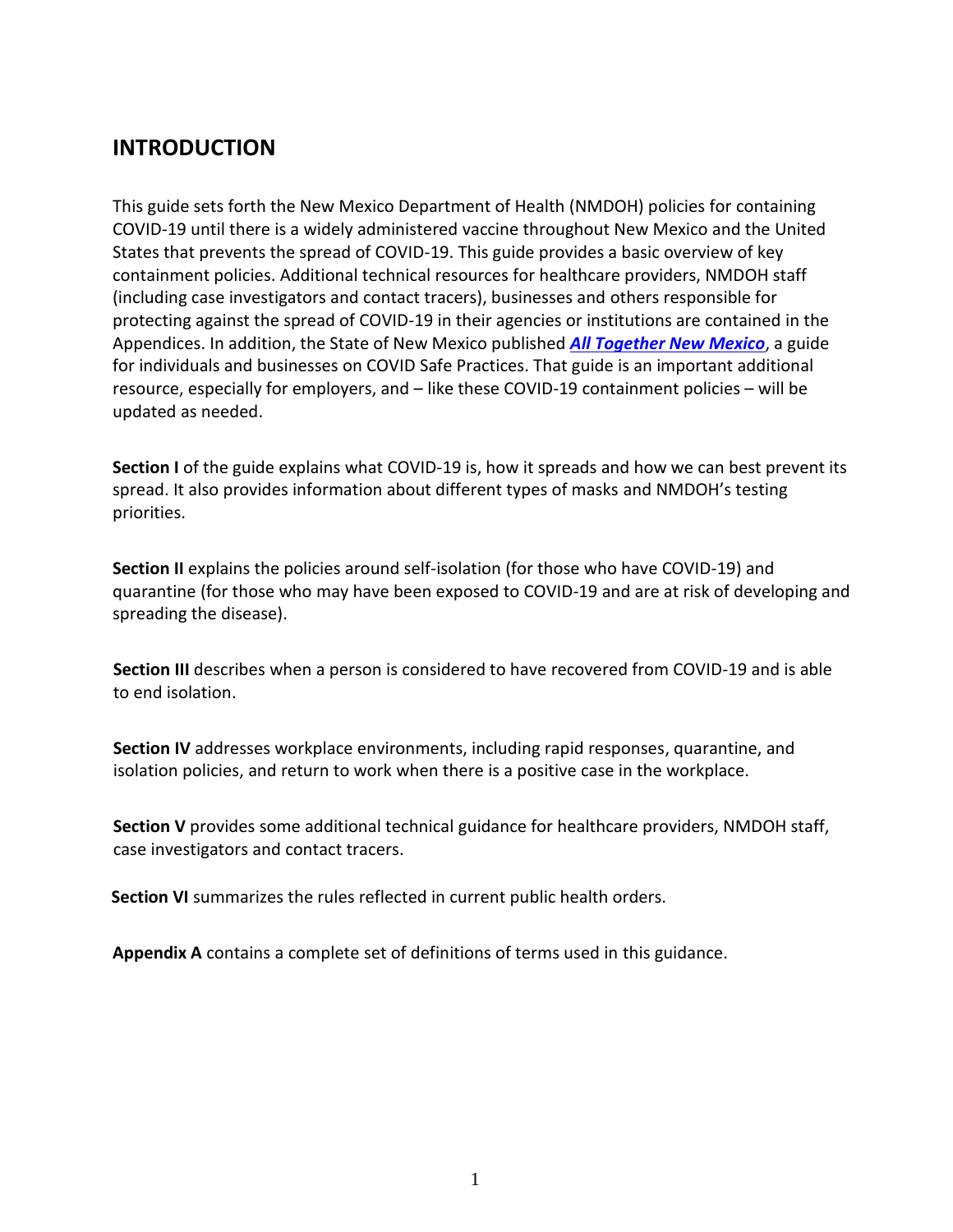# **SECTION I**

## **WHAT IS COVID-19 AND HOW DO WE STOP IT FROM SPREADING?**

### **What is COVID-19?**

COVID-19 is a highly infectious and fast-spreading disease caused by a new form of coronavirus that was identified in late 2019. The official name of this novel coronavirus is SARS-CoV-2 but because COVID-19 is ubiquitous in the public discourse, we want to avoid confusion. For the purposes of this document, we have used the term COVID-19 to indicate either the virus or the disease.

There is currently no vaccine to prevent COVID-19. Symptoms and their effects can range from mild to severe and in certain cases result in extreme health complications and death. The Centers for Disease Control and Prevention (CDC) has identified numerous symptoms associated with COVID-19 and periodically updates that [list of symptoms.](https://www.cdc.gov/coronavirus/2019-ncov/symptoms-testing/symptoms.html) Positive cases of COVID-19 have been – and continue to be – identified in communities across New Mexico.

### **How Do People Get COVID-19?**

We are still learning about how the virus spreads and the severity of illness it causes. According to the CDC, COVID-19 is thought to [spread mainly from person-to-person.](https://www.cdc.gov/coronavirus/2019-ncov/prevent-getting-sick/how-covid-spreads.html)

- Between people who are in close contact with one another (within about 6 feet).
- Through respiratory droplets produced when an infected person coughs, sneezes, or talks.
- These droplets can land in the mouths or noses of people who are nearby or possibly be inhaled into the lungs.

[CDC reports](https://www.cdc.gov/coronavirus/2019-ncov/hcp/clinical-guidance-management-patients.html) that studies indicate that COVID-19 may be spread by people who are not showing symptoms. That includes people who are pre-symptomatic (they have not yet developed symptoms) and those that are asymptomatic (they never develop symptoms of COVID-19). Case investigation data in New Mexico suggest that pre-symptomatic and/or asymptomatic spread is common. This makes it much harder to prevent the spread of COVID-19 because people may not know that they have the disease and can easily and unknowingly spread it to others.

### **How do We Prevent the Spread of COVID-19?**

Just like with many other illnesses, the best way to protect yourself from COVID-19 is to avoid exposure to the virus that causes COVID-19. This requires taking steps to protect yourself and to protect others.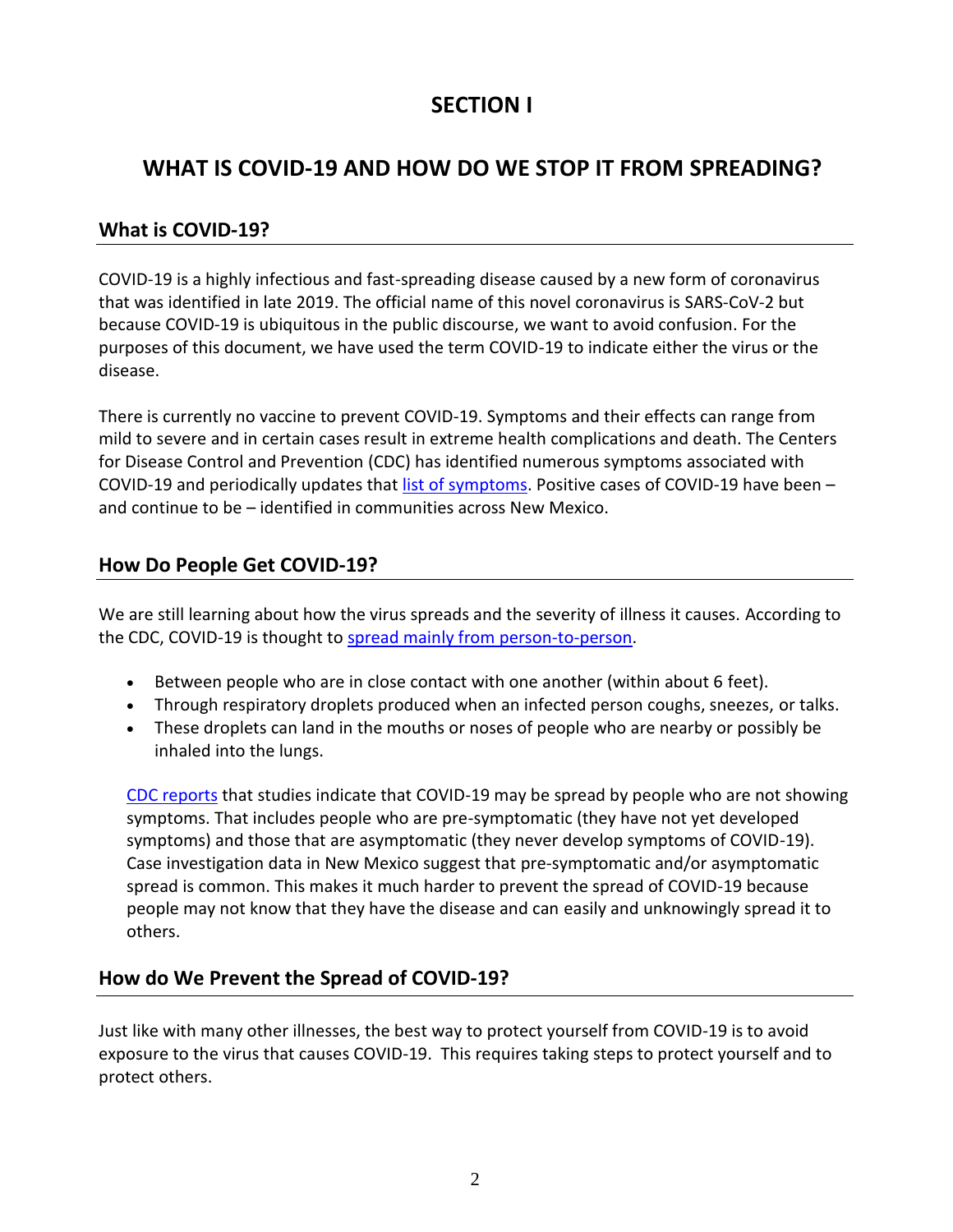- Clean your hands often and avoid touching your eyes, nose, and mouth with unwashed hands.
- Cover your coughs and sneezes.
- Stay home except for essential purposes and/or to seek healthcare.
- Stay home if you are sick and avoid close contact with other people who are sick.
- Practice social distancing by putting at least 6 feet of distance between yourself and other people.
- Wear a mask or cloth face covering. In New Mexico, everyone is required to wear a face covering when in public except when drinking, eating, or under medical instruction. New Mexico now requires all persons to wear a mask while exercising whether indoor or outdoor. Masks and cloth face coverings may prevent people who do not know they have the virus from transmitting it to others. Wearing a mask is a sign of respect for other people and demonstrates your desire not to be a source of infection for them, just as you would like for them to be looking out to protect you.
- Clean and disinfect frequently touched surfaces.

*Because COVID-19 is so contagious and can be spread by people who do not have any apparent symptoms, people who have tested positive for COVID-19 and people who have had close contact with someone who tested positive for COVID-19 should physically separate themselves from other people*. Section II of this guide describes the policies around physical separation and explains the difference between "isolation" and "quarantine."

### **When and What Type of Face Masks Should the Public Use?**

Widespread use of facemasks that cover both the mouth and nose have been shown to reduce the spread of COVID-19. New Mexicans are required to use facemasks during the public health emergency.

#### *Face Mask or Cloth-Face Covering in Public*

Unless a healthcare provider instructs otherwise, all individuals must wear a mask or cloth-face covering in public settings except when eating and drinking or swimming. The mask or cloth-face covering should cover the nose and mouth.

A mask or cloth-face covering must also be worn while exercising. This requirement includes exercising at indoor gyms, exercise classes and fitness centers.

Non-compliance by an individual may result in a citation and/or fine.

#### *Face Mask or Cloth-Face Covering for Businesses*

A business may not allow a person who is without a mask or cloth-face covering to enter the premises except when that person has a written exemption from a healthcare provider. This requirement includes indoor gyms, exercise classes and fitness centers.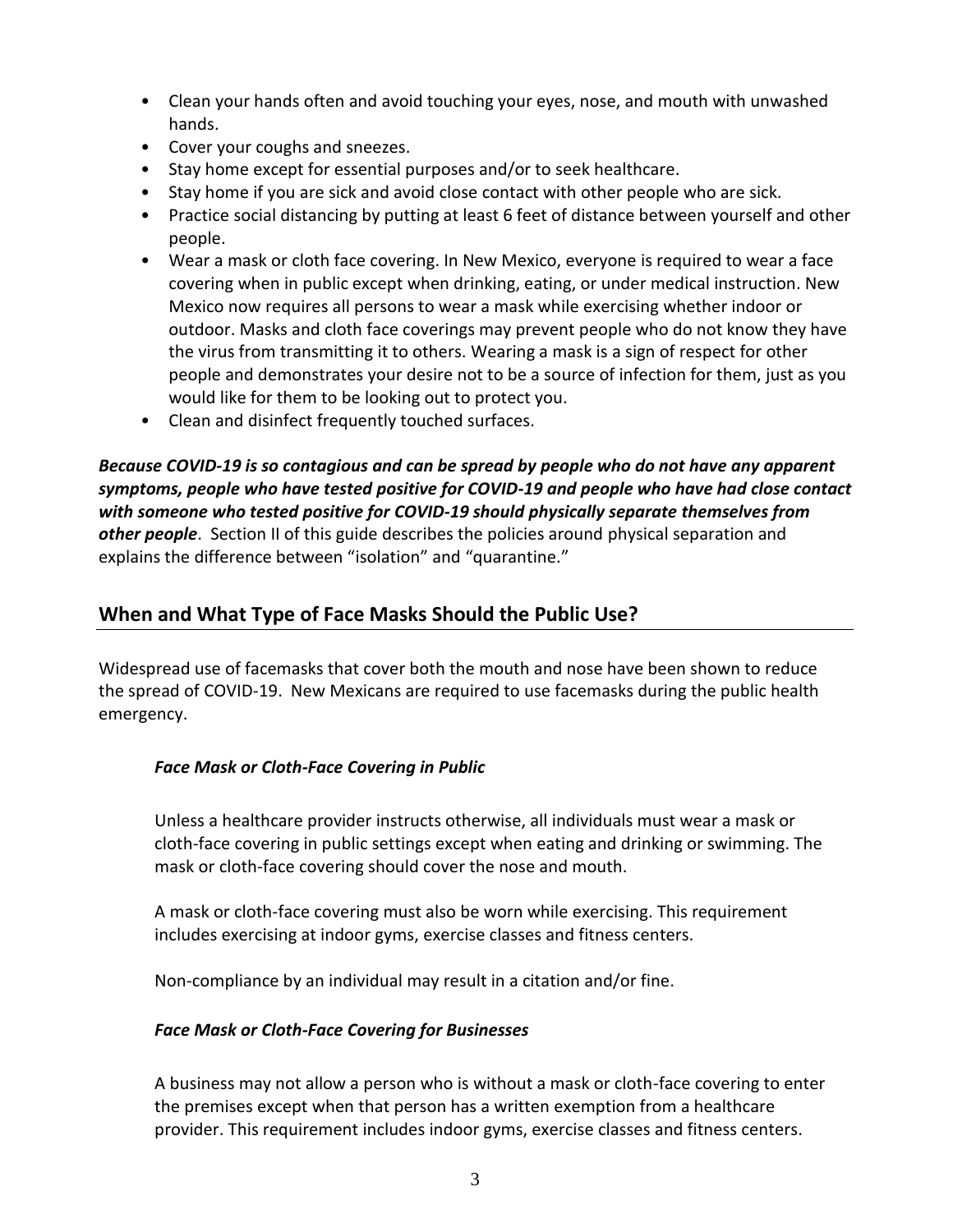The mask or cloth-face covering should cover the nose and mouth.

Non-compliance by a business may result in a citation and/or fine.

#### *NMDOH Does Not Recommend Use of Face Shields as a Substitute for Face Masks*

The purpose of a face mask or cloth face covering is to reduce the spread of infectious droplets by the person wearing the mask.

The purpose of a face shield is to protect the wearer from splashes and sprays from others, primarily to protect the eyes. It is unknown if face shields protect others if the person wearing it is infectious. Respiratory droplets expelled when someone coughs, sneezes or speaks can be dispersed through the bottom and sides of the shield. *[CDC](https://www.cdc.gov/coronavirus/2019-ncov/prevent-getting-sick/cloth-face-cover-guidance.html#recent-studies) and NMDOH do not recommend use of face shields for normal everyday activities or as a substitute for masks.*

#### *NMDOH Does Not Recommend Face Masks with Valves or Vents*

Some masks with valves or vents allow air to be exhaled through a hole in the material, which can result in respiratory droplets reaching other people. This type of mask does not prevent the person wearing the mask from transmitting COVID-19 to others. For that reason, *[CDC](https://www.cdc.gov/coronavirus/2019-ncov/prevent-getting-sick/cloth-face-cover-guidance.html#recent-studies) and NMDOH do not recommend using masks with an exhalation valve or vent to prevent the spread of COVID-19.* These types of masks are commercially available but do not prevent the wearer from spreading the virus.

### **What are New Mexico's Testing Priorities for COVID-19?**

NMDOH at this time does not recommend the use of antibody testing to determine if someone is infected or if someone is protected from getting COVID-19. Instead, diagnostic testing should be used to determine whether someone has the virus *at the time the test specimen is collected*. NMDOH strongly encourages the following groups to obtain such tests:

- Symptomatic people displaying the COVID-19 symptoms of cough, fever, shortness of breath, chills, repeated shaking with chills, muscle pain, headache, sore throat, congestion or runny nose, nausea or vomiting, diarrhea, and/or loss of taste orsmell;
- Asymptomatic people who are close contacts or household members of people who have already tested positive for the coronavirus and are in their infectious period
- Asymptomatic people who live or work in high-risk congregate settings such as long- term care facilities, detention centers and correctional facilities
- Patients who are scheduled for surgery and whose provider has advised them to get tested before the procedure.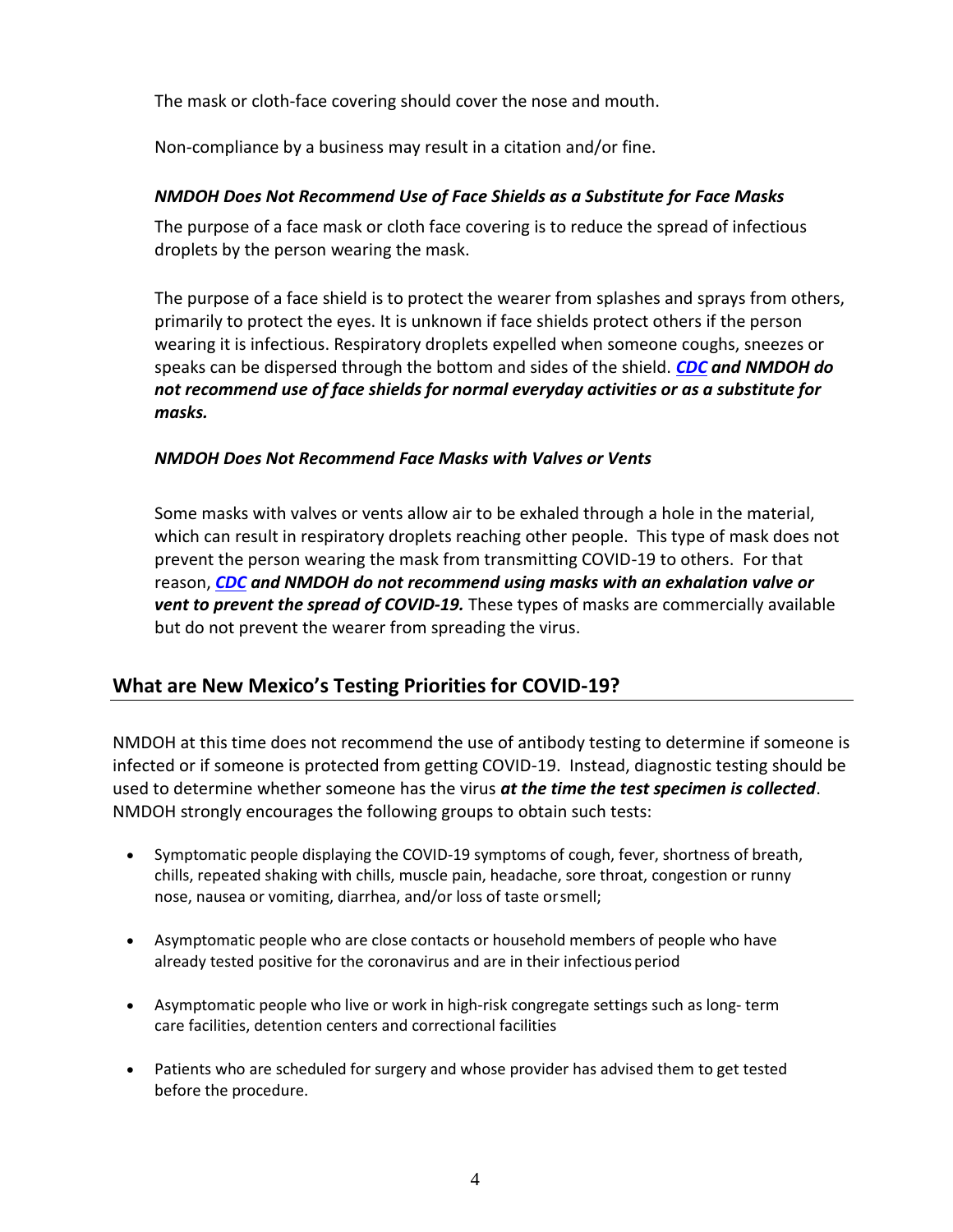Testing associated with rapid response to COVID-19 exposures in facilities and workplaces by New Mexico State Government may be broader than the testing priorities above. In addition, the state has a comprehensive plan to ensure that vulnerable populations have enhanced access to testing. A list of open test sites can be found each day on the NMDOH Coronavirus [website.](https://cvprovider.nmhealth.org/directory.html)

# **SECTION II**

# **SELF-ISOLATION AND SELF-QUARANTINE**

The terms "self-isolate" or "self-quarantine" refer to the voluntary physical separation of a person or group of people in a residence or other place of lodging. *Any person who is self-isolating or selfquarantining* may only leave a residence or place of lodging to receive medical care and should not allow others into the residence or place of lodging except for those providing medical care, emergency response, or other individuals designated by the New Mexico Department of Health.

### **What is the Difference Between Self-Isolation and Self-Quarantine?**

Both isolation and quarantine are public health terms that refer to someone being physically separated from other people to prevent the spread of a contagious disease.

- *Isolate* if you are sick or test positive for COVID-19
- **Quarantine** if you are at risk of having been exposed or have had close contact with someone with COVID-19

*Isolation* separates sick people with a contagious disease – and, in the case of COVID-19, those with and without symptoms who have tested positive for COVID-19 – from people who are not sick. These people need to isolate themselves even from others in their own home. *People with COVID-19 have the highest risk of spreading it to others and must be strict in their hygiene and physical separation from others*. If you test positive for COVID-19, your healthcare provider or someone from NMDOH will ask you to self-isolate until you recover from the disease (recovery is explained below). Self-isolation means a person is voluntarily isolating.

*Quarantine* separates and restricts the movement of people who were exposed to a contagious disease to monitor if they become sick. These people may have been exposed to a disease and do not know it or they may have the disease but do not show symptoms. *If you travelled to New Mexico from another state, live with someone who tested positive for COVID-19 or had close contact with someone with COVID-19 at work or elsewhere, you should self-quarantine. Selfquarantine means a person is voluntarily quarantining.*

### **14-Day Quarantine Period for COVID-19**

If you have been exposed to someone with COVID-19, *there is a 14-day period during which you might become infected*. That is sometimes called the "incubation period" for the disease. The 14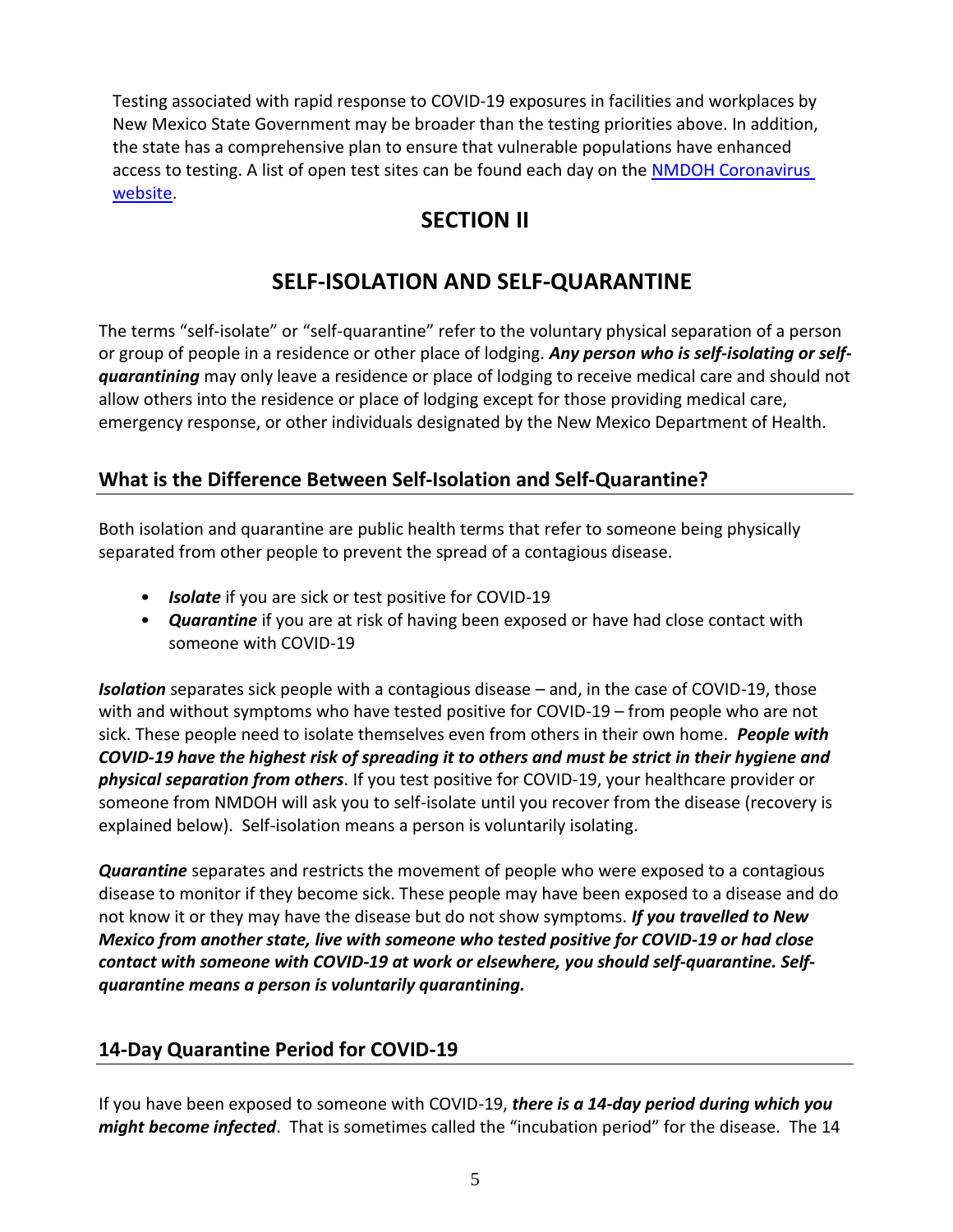days runs from the last date you had a close contact with the person with COVID-19. That is also why the travel quarantine in New Mexico runs for 14 days. Travelers may carry the virus across state lines and across international borders without knowing it. Travelers unintentionally have brought cases to New Mexico.

### **Quarantine if You Have Travelled to New Mexico From Outside the State**

All persons who have arrived in New Mexico from a state with a positive test rate higher than 80 per 1,000,000 residents or a test positivity greater than or equal to 5%, over a seven-day rolling average, or from outside the United States are mandated to self-quarantine for a period of at least 14 days from the date of their entry into the State of New Mexico or for the duration of their presence in the State, whichever is shorter.

The most current list of restricted U.S. states can be found in the **Social Distancing & Travel** [Restrictions](https://cv.nmhealth.org/travel-recommendations/) page of the NMDOH COVID-19 website.

Exceptions to the mandatory 14-day quarantine of out-of-state arrivals are outlined in the New [Mexico Executive Order 2020-072.](https://cv.nmhealth.org/wp-content/uploads/2020/10/Executive-Order-2020-072-1.pdf) The Executive Order states:

3. All persons entering New Mexico from a state with a positive test rate lower than 80 per 1,000,000 residents, and a test positivity rate lower than 5%, over a seven-day rolling average, are still advised to quarantine, although quarantine is not mandatory. New Mexico residents are further advised that they should be tested for COVID-19 within 5 to 7 days after their return to New Mexico from one of these states.

4. Any New Mexico state employee who vacations in another state and is required to quarantine upon reentering New Mexico will not be eligible for the paid leave provided by the Families First Coronavirus Response Act.

5. This Order's direction to self-quarantine does not apply to persons employed by airlines, those performing public safety or public health functions, military personnel and their dependents, federal employees, those employed by a federal agency or national defense contractor, emergency first responders, health care workers, New Mexico residents who have left the State to obtain medical care, New Mexico residents who have left the State for less than twenty-four hours for matters attendant to parenting responsibilities, elementary, middle school, or high school students who attend school in neighboring states or who commute in New Mexico to attend school, those arriving in the State pursuant to a Court order, and persons who are employed or contracted by an "essential business", as defined by the operative public health order addressing mass gathering restrictions and business closures, and who are traveling into New Mexico to conduct business activities.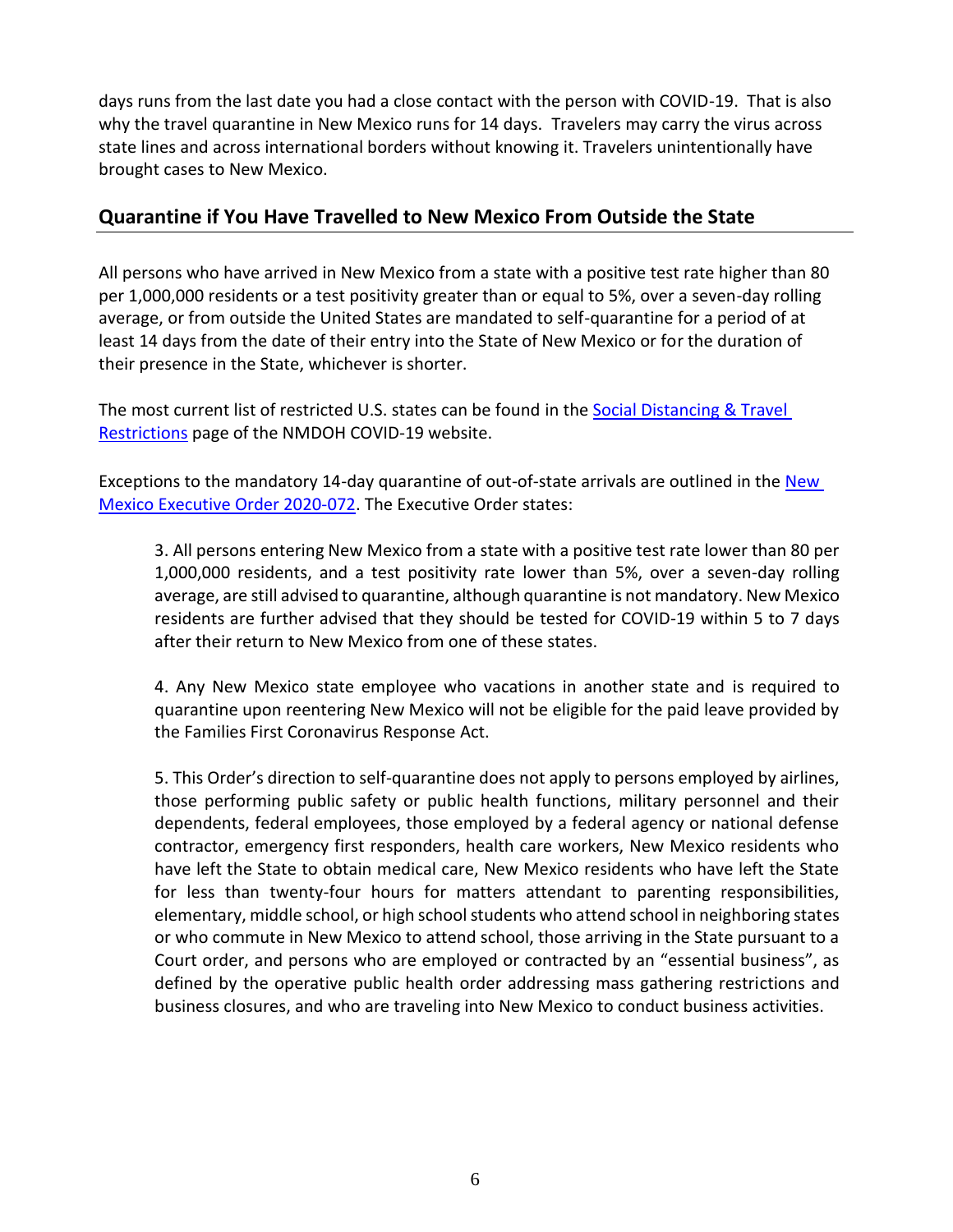### **Quarantine if You Had Close Contact with Someone Who Tested Positive**

**Quarantine is required if you had a close contact with someone who tests positive for COVID-19 and the contact occurred during that person's infectious period. Quarantine helps New Mexico reduce the spread of COVID-19.**

**If you have a close contact with a confirmed case, you are encouraged to get tested for COVID-19. Testing can determine if you are contagious and may have spread the disease to others, including members of your own household.** 

#### *A negative test result does not end the quarantine period. Infection can occur at any point during the quarantine period and the full quarantine period should be completed.*

**Your last day of self-quarantine is 14 days after your last contact with the person who tested positive for COVID-19.** 

**If you live with and/or care for someone with a confirmed COVID-19 case**, then self-quarantine runs for 14 days *after* that person completes their infectious period.

### **What does it Mean to Be in "Close Contact" with Someone with COVID-19 Who is in their "Infectious Period"?**

"*Close contact*" means spending 3 minutes or longer within 6 feet of someone who is confirmed to have COVID-19 when that person was in their infectious period. Wearing a maskor cloth-face covering does not affect the definition for close contact.<sup>1</sup>

An "*infectious period"* of a disease is the time during which an infected person is contagious and most likely to spread disease to others.

- *For people with symptoms, the infectious period begins 2 days before the person experiences symptoms and extends 10 days after the onset of symptoms, provided that there has been no fever for at least 24 hours without using fever-reducing medicines, and symptoms have resolved or improved.* 
	- o *For people with "severe" COVID-19 illness – those who have been hospitalized in an intensive care unit with or without mechanical ventilation – or people with severe immunosuppression<sup>2</sup> , the infectious period extends 20 days after the*

 $\overline{a}$ 

 $1$  Contact with a COVID-19 case in a healthcare setting where appropriate personal protective equipment (PPE) is worn is not considered a COVID-19 exposure. [https://www.cdc.gov/coronavirus/2019-ncov/hcp/guidance-risk](https://www.cdc.gov/coronavirus/2019-ncov/hcp/guidance-risk-assesment-hcp.html)[assesment-hcp.html](https://www.cdc.gov/coronavirus/2019-ncov/hcp/guidance-risk-assesment-hcp.html)

<sup>&</sup>lt;sup>2</sup> Severe immunosuppression includes being on chemotherapy for cancer, untreated HIV infection with CD4 T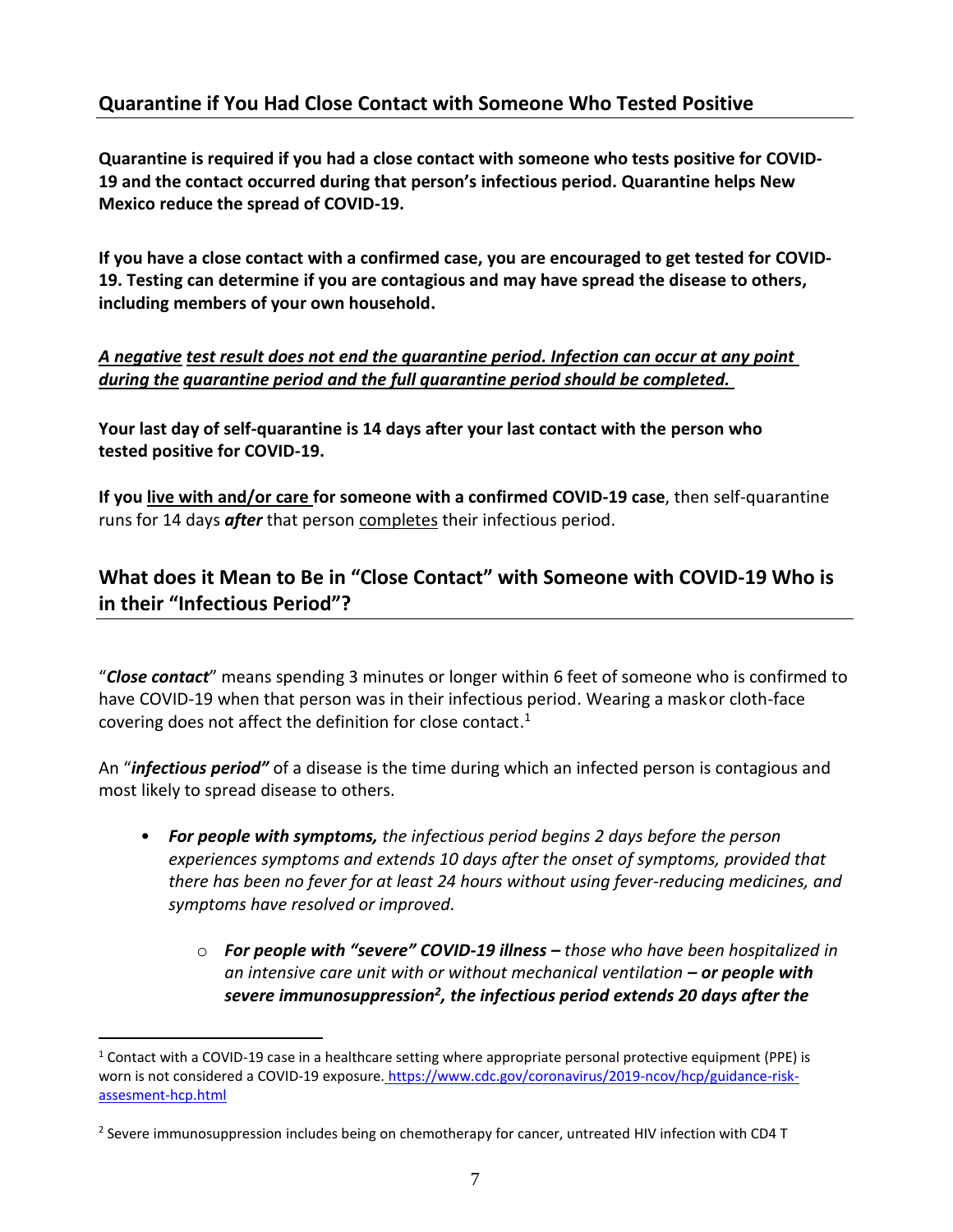#### *onset of symptoms.*

• *For people who never have symptoms, the infectious period begins 2 days before their test specimen was collected and extends 10 days after the specimen collection date.* 

The infectious period is closely related to when someone will be considered "recovered" from COVID-19 and can stop isolating. This date may not coincide with full recovery from symptoms or secondary effects of the infection.

### **Special quarantine requirements for residents of long-term care facilities**

Due to the high risk of spread in long-term care facilities (LTCFs) which house some of our most vulnerable New Mexicans, the following residents must quarantine for 14 days when they enter a LTCF even if they have not had a known close contact with someone who tested positive for COVID-19:

• Newly admitted residents

 $\overline{a}$ 

- Residents who are readmitted to a LTCF facility after being hospitalized
- Residents who leave the facility to receive routine outpatient services (such as dialysis, chemotherapy, etc.)

### **When Should Close Contacts Be Tested?**

Close contacts without symptoms are encouraged to get tested for COVID-19. In this case, testing should be performed no sooner than 3 days and ideally 7-10 days after the last date of exposure to someone who tested positive.

If testing is performed on close contacts without symptoms who will be released from quarantine to high-risk settings (e.g., general population of a corrections facility or long-term care facility), then testing should ideally be performed at the end of the quarantine period.

Note: Testing during the quarantine period does not end the quarantine period. The full quarantine period should be followed because a negative result does not mean that the contact will not become infectious later in their quarantine period.

lymphocyte count <200, combined primary immunodeficiency disorder, and receipt of prednisone >20 mg/day for more than 14 days. Other factors, such as advanced age, diabetes mellitus, or end-stage renal disease, may pose a much lower degree of immunocompromise and not clearly affect decisions about infectiousness or duration of isolation.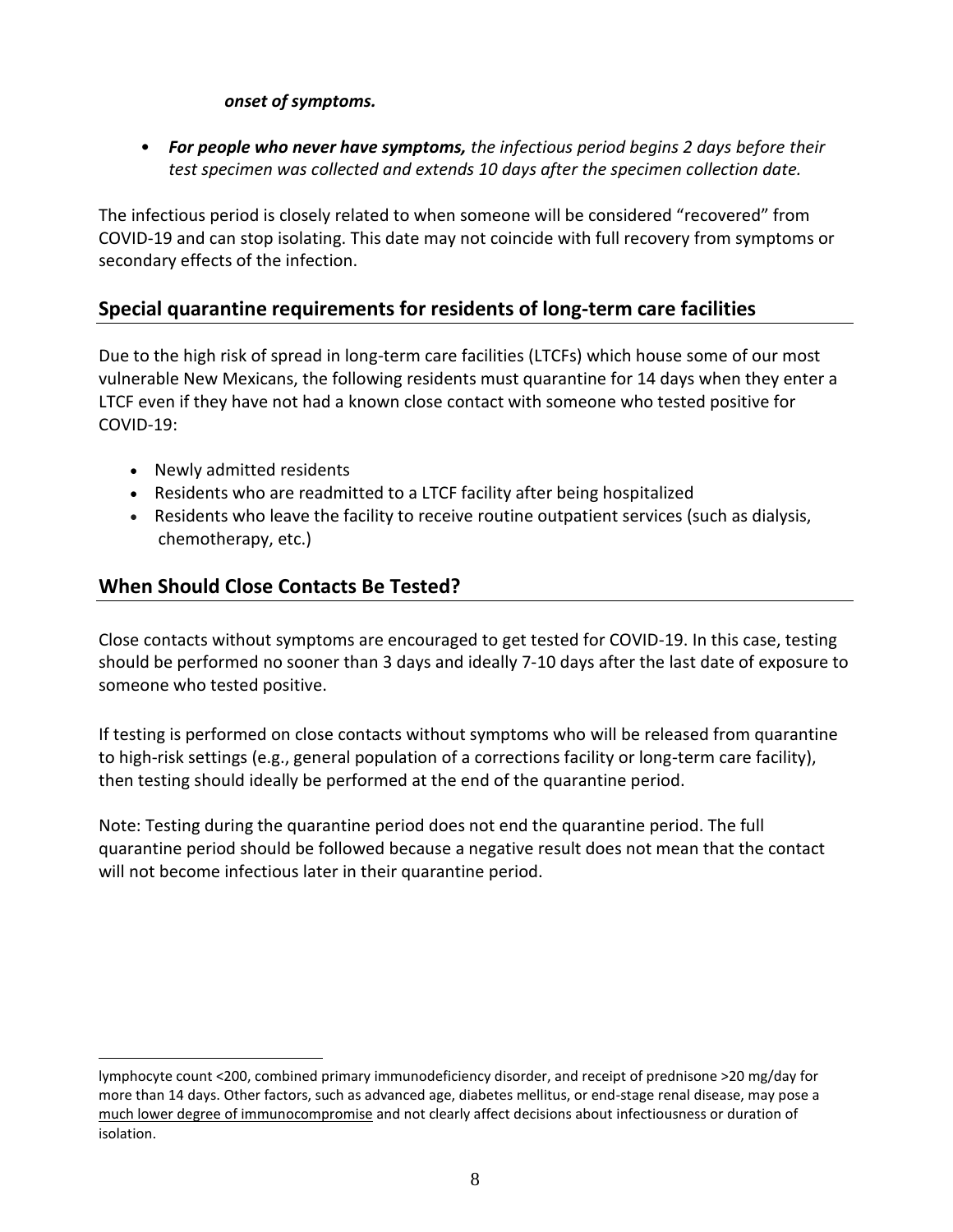### **Why Can Someone Recover from COVID-19 in 12 Days, but Someone who has been Exposed to COVID-19 has to Quarantine for 14 Days?**

The reason isolation and quarantine have different time requirements is because there is a difference between how long someone is *infectious* and might spread the virus to others (12 days total) and *the incubation period* – how long it can take for the disease to appear after someone has had close contact with someone with COVID-19 (14 days). That is also the reason why case investigators go back 14 days from the date someone developed symptoms to determine how they may have become infected.

# **SECTION III**

# **WHEN DOES SOMEONE RECOVER FROM COVID-19 AND STOP SELF-ISOLATION?**

Because some people with COVID-19 experience symptoms and some do not, there are different ways for determining whether someone has recovered from COVID-19 and is no longer contagious.

The *symptom-based method* should be used when someone had COVID-19 symptoms, even if those symptoms develop after the person tests positive for COVID-19.

The *time-based method* should be used when someone never developed symptoms.

### **Ending Self-Isolation if You Had COVID-19 Symptoms**

If you had symptoms but did not have severe illness or severe immunosuppression, you may end your self-isolation after:

- At least 1 day (24 hours) has passed without a fever (and without the use of feverreducing medications) **and** your symptoms have improved;**AND**,
- At least 10 days have passed *since symptoms first appeared.*

 $\overline{a}$ 

- If you had severe COVID-19 illness you were hospitalized in an intensive care unit with or without mechanical ventilation ("severe illness") – or have severe immunosuppression<sup>3</sup> you may end your self-isolation after:
- At least 1 day (24 hours) has passed without a fever (and without the use of feverreducing medications) **and** your symptoms have improved;**AND**,

<sup>&</sup>lt;sup>3</sup> Severe immunosuppression includes being on chemotherapy for cancer, untreated HIV infection with CD4 T lymphocyte count <200, combined primary immunodeficiency disorder, and receipt of prednisone >20 mg/day for more than 14 days. Other factors, such as advanced age, diabetes mellitus, or end-stage renal disease, may pose a much lower degree of immunocompromise and not clearly affect decisions about duration of isolation.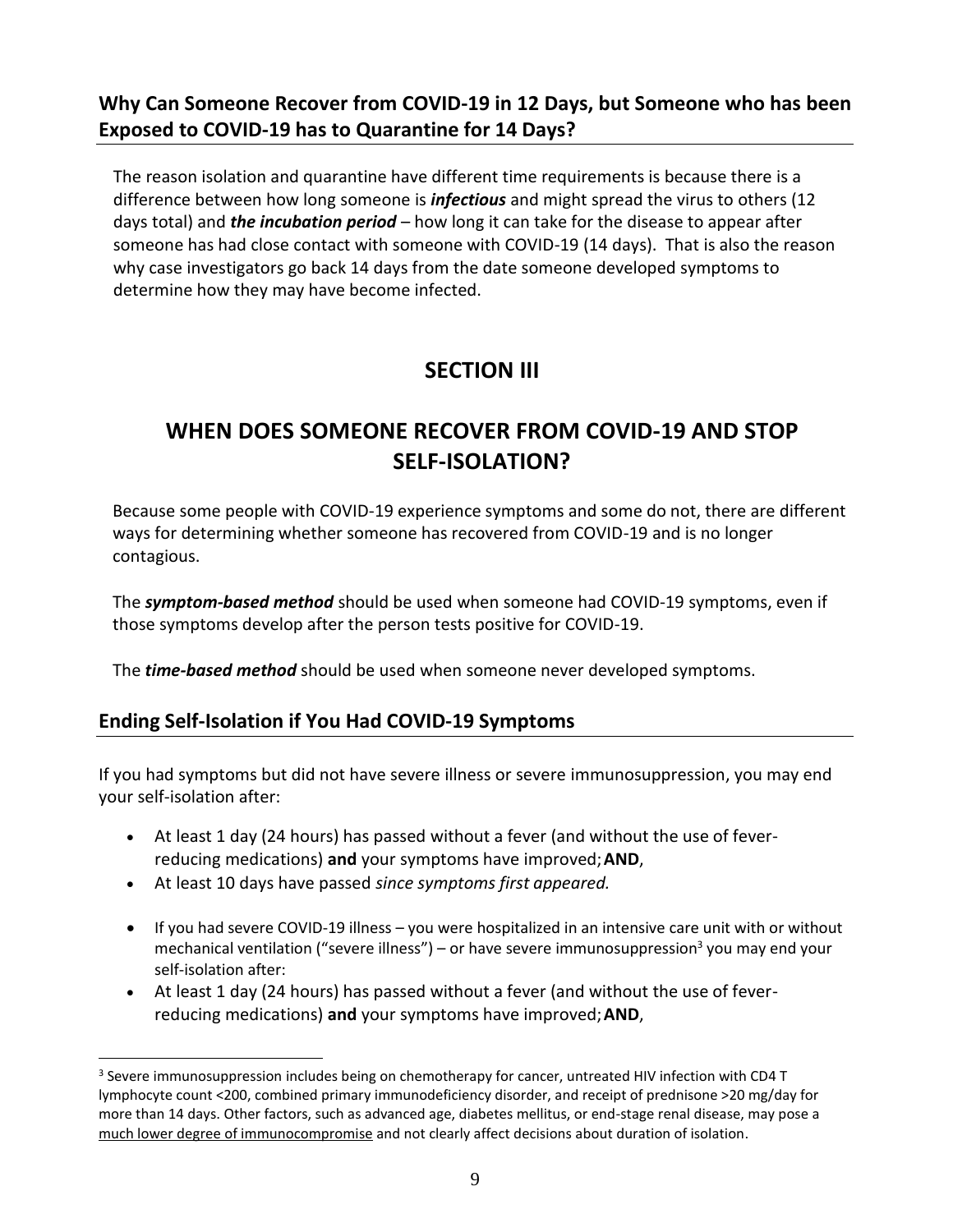• At least 20 days have passed *since symptoms first appeared.*

### **Ending Self-Isolation if You Never Had Any COVID-19 Symptoms**

If you tested positive for COVID-19 and *never developed* any symptoms, you can end your selfisolation *10 days after the date your test specimen was collected that resulted in your positive test*.

**If you have a severe immunocompromising<sup>3</sup> condition without symptoms, you should wait at least** *20 days after the date your test specimen was collected that resulted in your positive test before ending your self-isolation.*

# **SECTION IV**

# **COVID-19 IN THE WORKPLACE – RAPID RESPONSE, ISOLATION, QUARANTINE AND RETURN TO WORK**

**Some people – and many employers – have relied on negative tests to determine whether someone is no longer infectious and has recovered from COVID-19.** *The test-based method is no longer recommended by CDC or NMDOH.* **Some environments at higher risk of rapid spread and severe illness, such as long-term care facilities and correctional facilities, might implement more stringent requirements for the discontinuation of isolation, to include additional testing.** 

**NMDOH does not recommend that employers or schools require employees or students to provide proof of a negative test before they may return to work or school after having been diagnosed with COVID-19.**

### **Rapid Response: Protocols for Businesses Where a Positive Case is Identified**

When a COVID-19 case is identified in a place of business or high-risk facility or population, the state of New Mexico initiates a "rapid response." Through this process, NMDOH or its designee (another department in state government) requires that businesses and facilities follow appropriate testing and infection control protocols to ensure that COVID-19 is contained and to limit additional risk to employees, residents, or the public. The policies outlined in this document form the basis for those requirements; however, in some populations or facilities, additional, more protective measures may be required. NMDOH or its designee will ensure that impacted businesses and facilities are notified of any additional requirements.

The New Mexico Environment Department (NMED) filed an [emergency amendment](https://www.env.nm.gov/wp-content/uploads/2020/03/Emergency-Amendment-to-11.5.1.16-final.pdf) on August 5, 2020 that requires employers to report positive COVID-19 cases in the workplace to the NMED Occupational Health and Safety Bureau within four hours of being notified of the case. Frequently, NMED does not learn of positive cases until after the employer is notified by the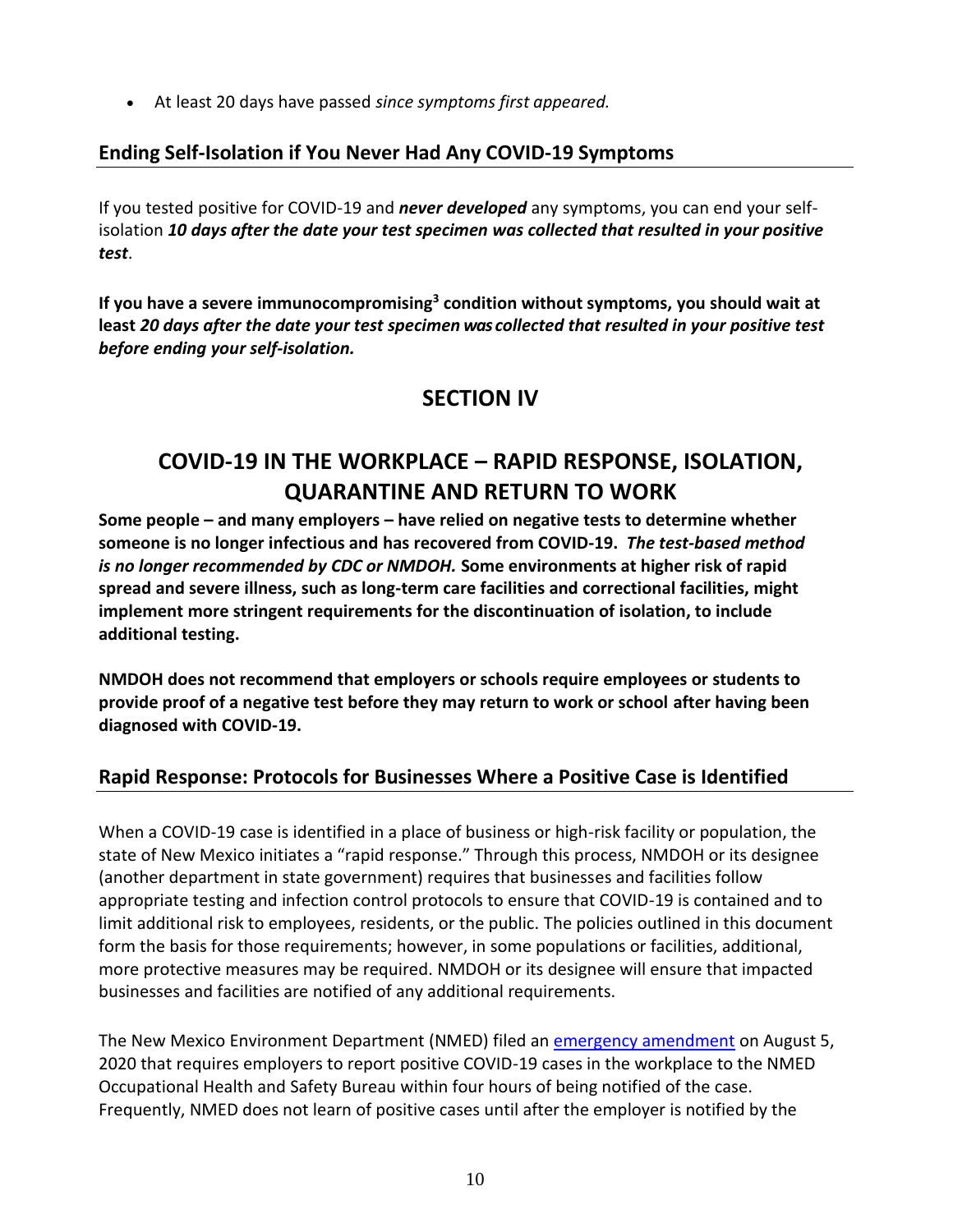positive employee, causing a delay in rapid response deployment. The requirement for employers to report positive COVID-19 cases among employees within four hours of being notified will allow NMED to respond more quickly and prevent spread among employees.

- Email: [NMENV-OSHA@state.nm.us](mailto:NMENV-OSHA@state.nm.us)
- Phone: 505-476-8700
- Fax: 505-476-8734

### **Quarantine: Close Contact with a Confirmed COVID-19 Case in an Essential Business Setting**

If a person has close contact with a confirmed COVID-19 case(s) during their infectious period in a workplace that is considered an essential business, as defined by the [NMDOH public health](https://cv.nmhealth.org/wp-content/uploads/2020/07/7.13.20-PHO-1.pdf) [order,](https://cv.nmhealth.org/wp-content/uploads/2020/07/7.13.20-PHO-1.pdf) the preference and best practice is to quarantine for 14 days from the last exposure to the case. A negative test result does not end the quarantine period.

If an essential business will be forced to cease operations due to the quarantine of close contacts, then close contacts of a case at an essential business may be allowed to return to work as long as they test negative following the exposure and are pre-screened for fever and symptoms daily, regularly monitored, wear a face mask, and maintain at least 6 feet distance from others while in the workplace. Such workers should maintain full quarantine outside of work during the quarantine period. **\*Exemption from home quarantine must be approved by NMDOH or other state regulatory authority.**

\* Businesses must submit a comprehensive plan to NM OSHA and NMDOH for review and approval. The detailed plan must implement strict guidelines to eliminate and/or significantly reduce the risk for infection of COVID-19 for all employees. The plan must be implemented throughout the quarantine period. If an identified close contact to the initial positive employee tests positive, the business must stop operations for further review of the submitted plan.

### **Quarantine: Close Contact with a Confirmed COVID-19 Case in a Non-Essential Business Setting**

When a person has close contact with a confirmed COVID-19 case during the case's infectious period in a workplace considered a non-essential business, that person should quarantine for 14 days from the last exposure to the case regardless of a negative test result.

### **Quarantine: Close Contact with a Confirmed COVID-19 Case for Healthcare Personnel in a Healthcare Setting**

Close contact in a healthcare setting where necessary personal protective equipment (PPE) is worn properly for droplet and/or aerosol precautions by a healthcare provider, as required for COVID-19, is NOT considered an exposure, and does not require quarantine.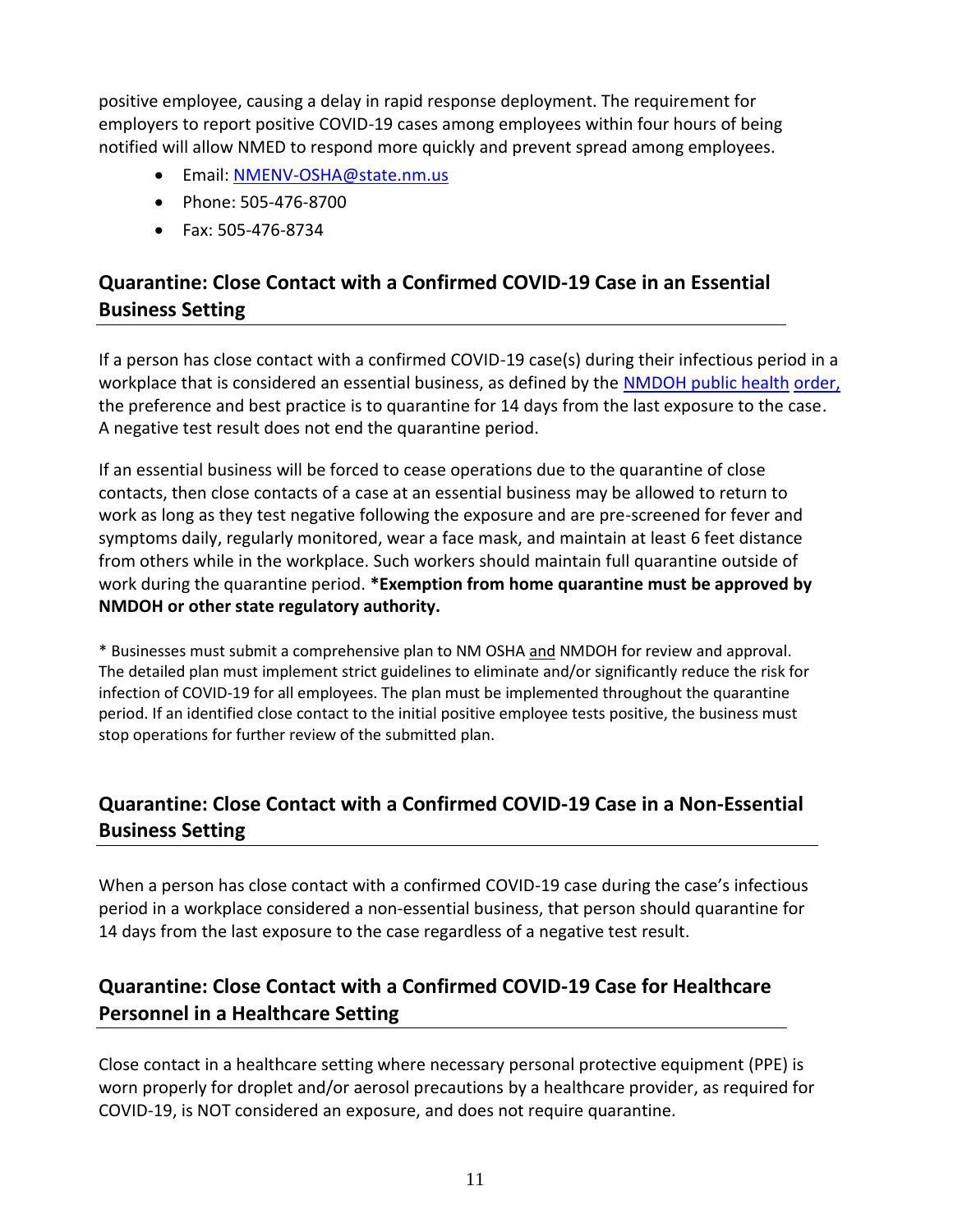In circumstances where close contact occurs with a confirmed COVID-19 case without necessary PPE properly worn, and quarantine of healthcare personnel would result in critical staffing shortages or inability to maintain essential healthcare services, healthcare personnel may be allowed to return to work during quarantine as long as they are pre-screened for fever and symptoms daily, regularly monitored, and wear at least a face mask at all times when additional PPE is not required. If a healthcare entity determines that it will allow healthcare personnel to return to work following a close contact with a confirmed COVID-19 case, it must notify DOH each time it makes such a determination and provide the date of the known contact, the type of healthcare provider and when the quarantine period will end. *Such workers should maintain full quarantine outside of work during the quarantine period.*

*As set forth in* [New Mexico Executive Order 2020-056,](https://cv.nmhealth.org/wp-content/uploads/2020/08/Executive-Order-2020-056.pdf) *this allowance for healthcare personnel to work during quarantine does not apply to vacation travel out-of-state and back.*

### **Quarantine: Laboratory Exposure to COVID-19**

If laboratory staff are exposed to a specimen that is positive for COVID-19 (i.e., The vial containing the positive specimen breaks), then the laboratory staff should be treated as close contacts.

If the broken vial contained inactivating transport medium or an extracted specimen, then no quarantine is required because the virus is inactivated. If the broken vial contained live virus, then the laboratory staff must quarantine for 14 days after the date of the exposure.

# **SECTION V**

# **ADDITIONAL GUIDANCE FOR HEALTH CARE PROVIDERS, NMDOH STAFF, CASE INVESTIGATORS AND CONTACT TRACERS**

### **Identifying Contacts of a Confirmed COVID-19 Case**

A list of close contacts of a confirmed COVID-19 case should be collected and notified starting 2 days prior to illness onset date if symptomatic or 2 days before the date of collection of the positive test result if asymptomatic through 10 days from symptom onset date or 10 days from specimen collection date in asymptomatic cases.

### **Determining Possible Exposures as a Source of Infection for a Confirmed COVID-19 Case**

Case investigators should identify possible exposures that may have been the source of infection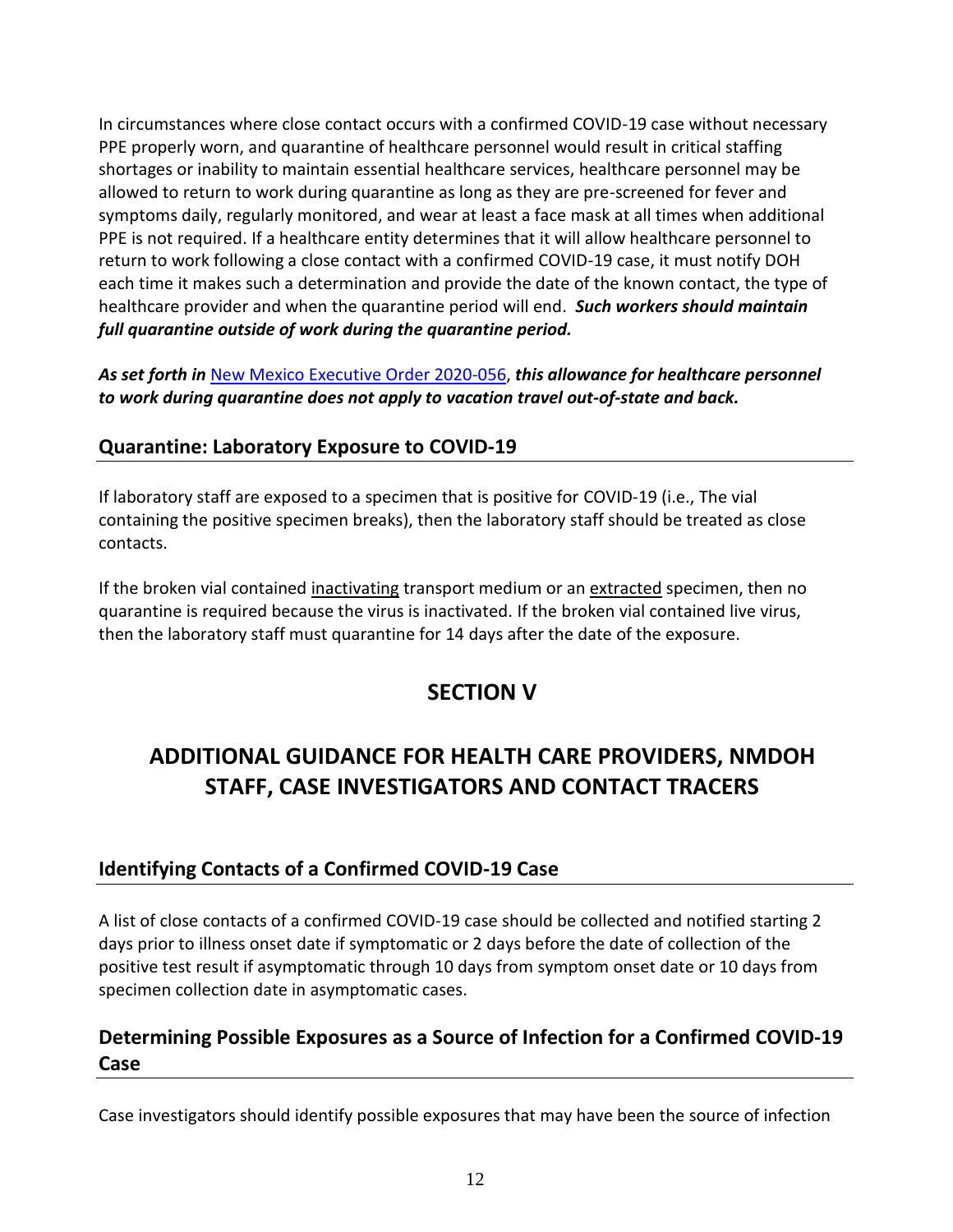for a confirmed COVID-19 case. These exposures should be determined 14 days prior to illness onset date if symptomatic or 14 days before the date of collection of the positive test result if asymptomatic.

### **Recovered COVID-19 Cases and Close Contact**

**If a recovered COVID-19 case is identified as a close contact with another confirmed COVID-19 case within 3 months of their illness onset date (if symptomatic) or specimen collection date (if asymptomatic):**

- The recovered COVID-19 case does not need to be quarantined or re-tested for SARS-CoV-2 (e.g., as part of a contact tracing investigation or workplace screening).
- If the recovered COVID-19 case becomes **symptomatic** during the 3 months after illness onset and a medical evaluation fails to identify a diagnosis other than COVID-19 infection (e.g., influenza), then the recovered case may warrant evaluation for SARS-CoV-2 reinfection by a healthcare provider in consultation with the New Mexico Department of Health.

### **If a recovered COVID-19 case is identified as a close contact of another confirmed COVID-19 case 3 months or more after their illness onset date if symptomatic or specimen collection date if asymptomatic:**

• The recovered COVID-19 case must self-quarantine for 14 days after the date of the last contact with the confirmed case.

### **Determine Recovery When a Case Cannot Be Reached to Confirm Recovery**

NMDOH attempts to verify recovery of each COVID-19 case when they meet the criteria for no longer being infectious and discontinuation of self-isolation. When unable to verify directly with the case, the following procedure will be used to establish recovery.

• If a case is not hospitalized and no death certificate has been received for the case within 8 weeks of the symptom onset date if symptomatic or positive test specimen collection date if asymptomatic, then the case will be considered recovered.

Note: "Recovery" is a public health surveillance term that indicates that the case is no longer infectious. It may or may not coincide with full recovery from symptoms or secondary effects of the infection.

### **Associating Test Results to Symptoms**

If you had a positive test specimen collected 10 days or less *before* you had symptoms or 10 days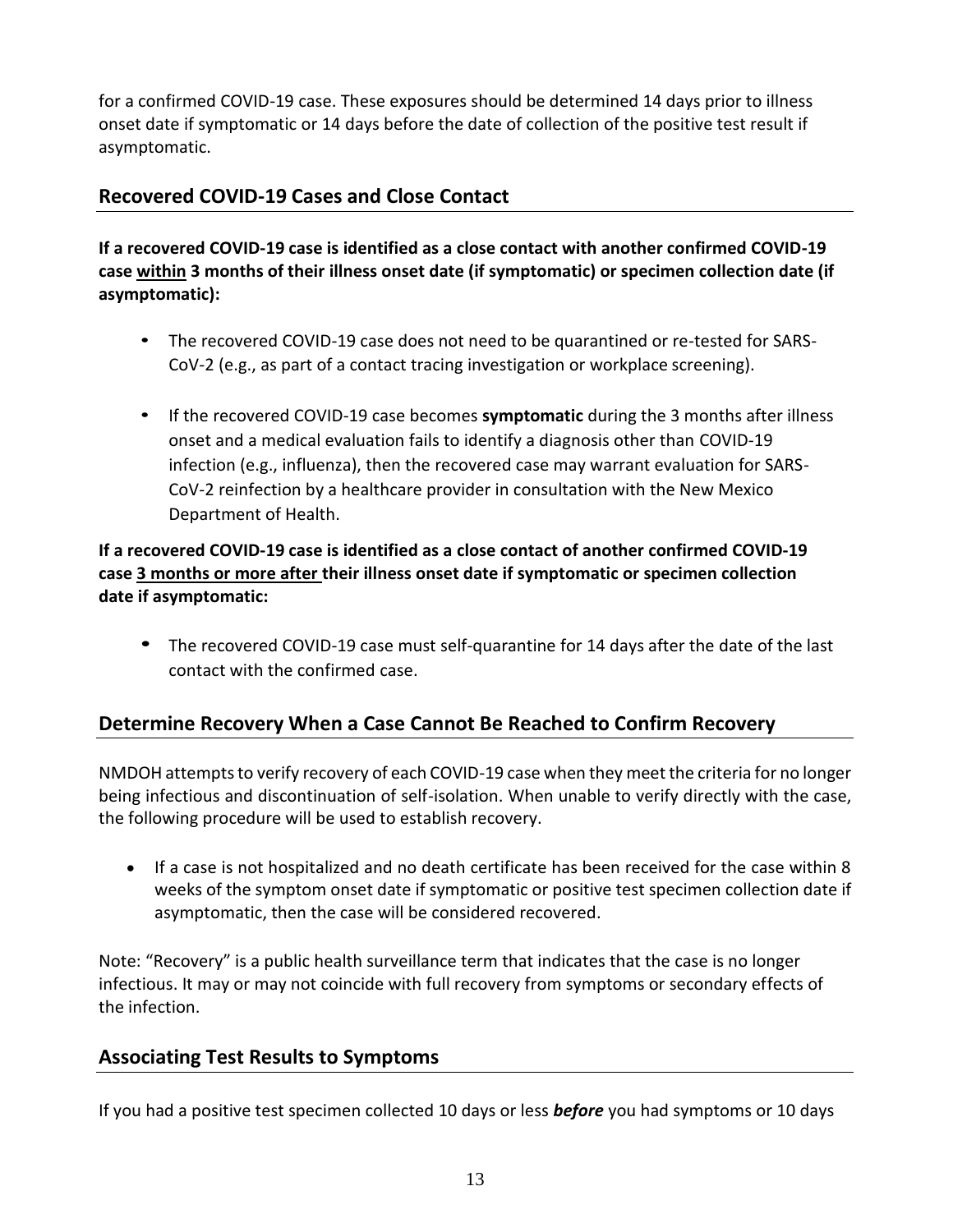or less *after* you had symptoms, the symptom-based method will be used to determine the infectious period.

If your symptoms started 10 days or less *before* the date your test specimen was collected and resulted in your positive test, then the symptom-based method will determine discontinuation of isolation. It is possible that by the time your positive test result is reported, you may have already completed your infectious period.

If your symptoms started 10 days or less *after* the date your test specimen was collected and resulted in your positive test, then the symptom-based method will be used to determine your infectious period and is based on your symptom onset date. Close contacts will be determined from 2 days before your symptom onset date. Isolation will be extended at least 10 days after your symptom onset date.

### **The Possibility of Reinfection**

Reinfection with COVID-19 is presumed to be rare, but not sufficiently understood at this time to disregard.

Another positive diagnostic molecular test for COVID-19 (e.g., PCR) obtained 3 or more months after the initial illness onset date will be considered a new infection if the case recovered between positive test results.

If a recovered COVID-19 case becomes **symptomatic** during the 3 months since the illness onset date of their first infection and a medical evaluation fails to identify a diagnosis other than COVID-19 infection (e.g., influenza), then the recovered case may warrant evaluation for COVID-19 reinfection by a healthcare provider in consultation with the New Mexico Department of Health.

### **What if a Confirmed COVID-19 Case Tests Positive During or After Self-Isolation Period?**

In instances where a person with confirmed COVID-19 re-tests positive during or within 3 months of initial illness onset date if symptomatic or initial specimen collection date if asymptomatic, NMDOH recommends the following to determine the completion of the symptom-based or time-based isolation period:

- If the case remains **asymptomatic** at the time of the new positive test, the result should be interpreted as non-infectious and not affect the determination established by the symptomor time-based method for discontinuation of isolation.
- If the case became **symptomatic** at the time of the new positive test, and a medical evaluation fails to identify a diagnosis other than COVID-19 infection (e.g., influenza, seasonal allergies), then the person should restart the symptom-based method from the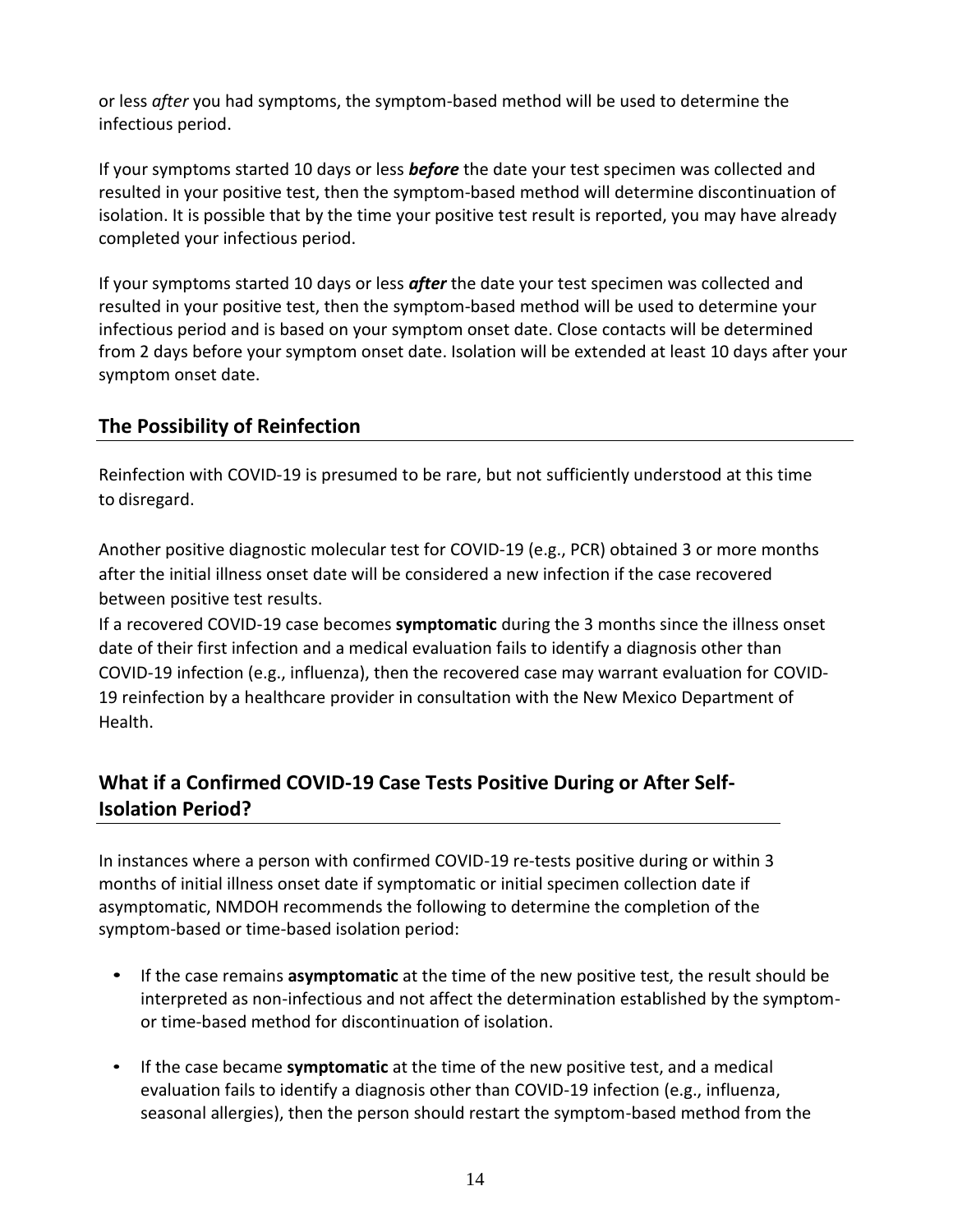date of symptom onset for the last positive result and be evaluated for possible re-infection.

Recovery from COVID-19 disease is indicated and isolation is discontinued when all conditions of the symptom- or time-based methods for discontinuation of self-isolation are met.

If the conditions of the test-based method were used, which is no longer recommended, then the case will be considered recovered.

### **Serological Testing for Diagnosis of COVID-19**

Severe symptoms of COVID-19 may be delayed due to the inflammation process that occurs during infection. It is possible that virus shedding may have stopped by the time of hospitalizations and a molecular diagnostic test result will be negative.

- For a hospitalized patient who presents with symptoms consistent with COVID-19, but without a positive test result and medical evaluation does not identify an alternative diagnosis (e.g., a different respiratory pathogen), a positive serology result will be considered "suspect" and the clinical care team should provide care accordingly.
	- o NMDOH will not consider this patient infectious with COVID-19 based on the negative molecular test result.
	- $\circ$  "Suspect" COVID-19 cases are not included in the daily report of New Mexico COVID-19 cases.

# **SECTION VI**

# **THE "RED TO GREEN" FRAMEWORK**

This section of the Guide summarizes the "Red to Green" framework, which includes three levels of operations that are based on a county's ability to satisfy specified metrics: Green Level, Yellow Level, and Red Level. A county will remain at a given operating level so long as it continues to satisfy the specified metrics for that level. The Department of Health maintains the official map displaying each county's current level at: https://cvprovider.nmhealth.org/public-dashboard.html. The Department of Health updates this map every other Wednesday. If a county fails to meet the specified metrics for a given level, the county must begin operating at the lower level's restrictions within 48 hours of the map's update. If a county begins meeting the specified metrics for a less restrictive level, the county may begin operating at that level's restrictions immediately upon the map's update. This section will be updated when public health orders change.

### **Red Level – Very High Risk**

Counties at the Red Level are those with a new COVID-19 case incident rate of greater than 8 cases per 100,000 inhabitants during the most recent two-week period and an average percent of positive COVID-19 test results over the most recent 14-day period greater than 5%.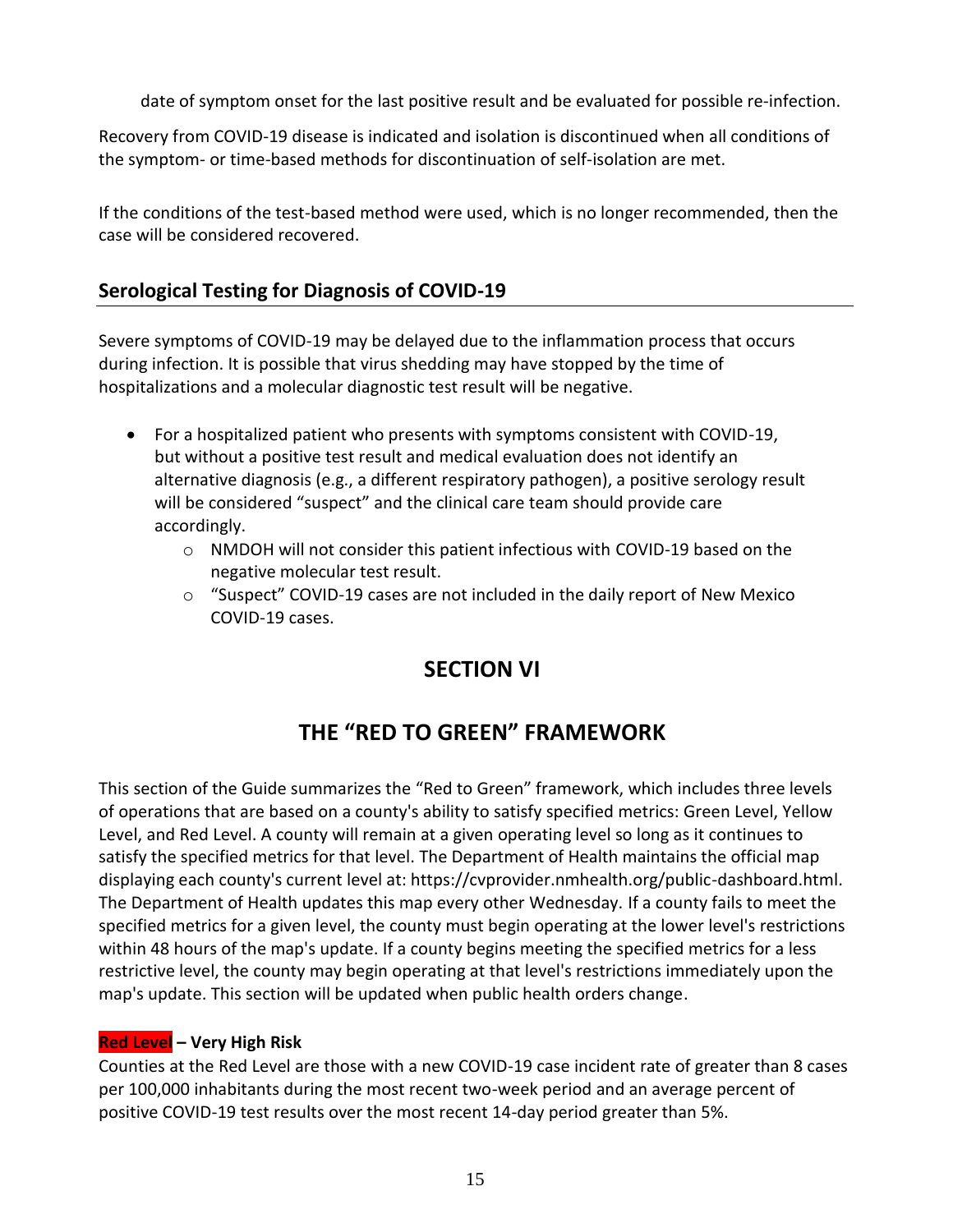#### **Yellow Level – High Risk**

Counties at the Yellow Level have either a new COVID-19 case incidence rate of no greater than 8 cases per 100,000 inhabitants during the most recent two-week period, or an average percent of positive COVID-19 test results over the most recent 14-day period less than or equal to 5%.

#### **Green Level – Medium Risk**

Counties at the Green Level have both a new COVID-19 case incidence rate of no greater than 8 cases per 100,000 inhabitants during the most recent two-week period, and an average percent of positive COVID-19 test results over the most recent 14-day period less than or equal to 5%.

#### **Mass Gatherings**

"Mass gatherings" are defined as any public gathering, private gathering, organized event, ceremony, parade, organized amateur contact sport, or other grouping that brings together a specified number of individuals in a single room or connected space, confined outdoor space or an open outdoor space. "Mass gatherings" also include coordinated events in which individuals gather in vehicles. Indoor and outdoor parades are prohibited.

This does not include the presence of any number of individuals where those individuals regularly reside. "Mass gathering" does not include individuals who are public officials or public employees in the course and scope of their employment.

Red Level - All mass gatherings of more than five (5) individuals are prohibited. Mass gatherings in which individuals gather in vehicles are permitted so long as the gathering is limited to ten (10) vehicles, no food or drinks are sold at the gathering, and all individuals remain in their vehicles.

Yellow Level - All mass gatherings of more than ten (10) individuals are prohibited. Mass gatherings in which individuals gather in vehicles are permitted so long as the gathering is limited to twentyfive (25) vehicles, no food or drinks are sold at the gathering, and all individuals remain in their vehicles.

Green Level - All mass gatherings of more than twenty (20) individuals are prohibited. Mass gatherings in which individuals gather in vehicles are permitted so long as the gathering is limited to one hundred (100) vehicles, no food or drinks are sold at the gathering, and all individuals remain in their vehicles.

#### **Essential Businesses**

Essential businesses are defined as any business or non-profit entity falling within one or more of the categories listed in the most recent public health order.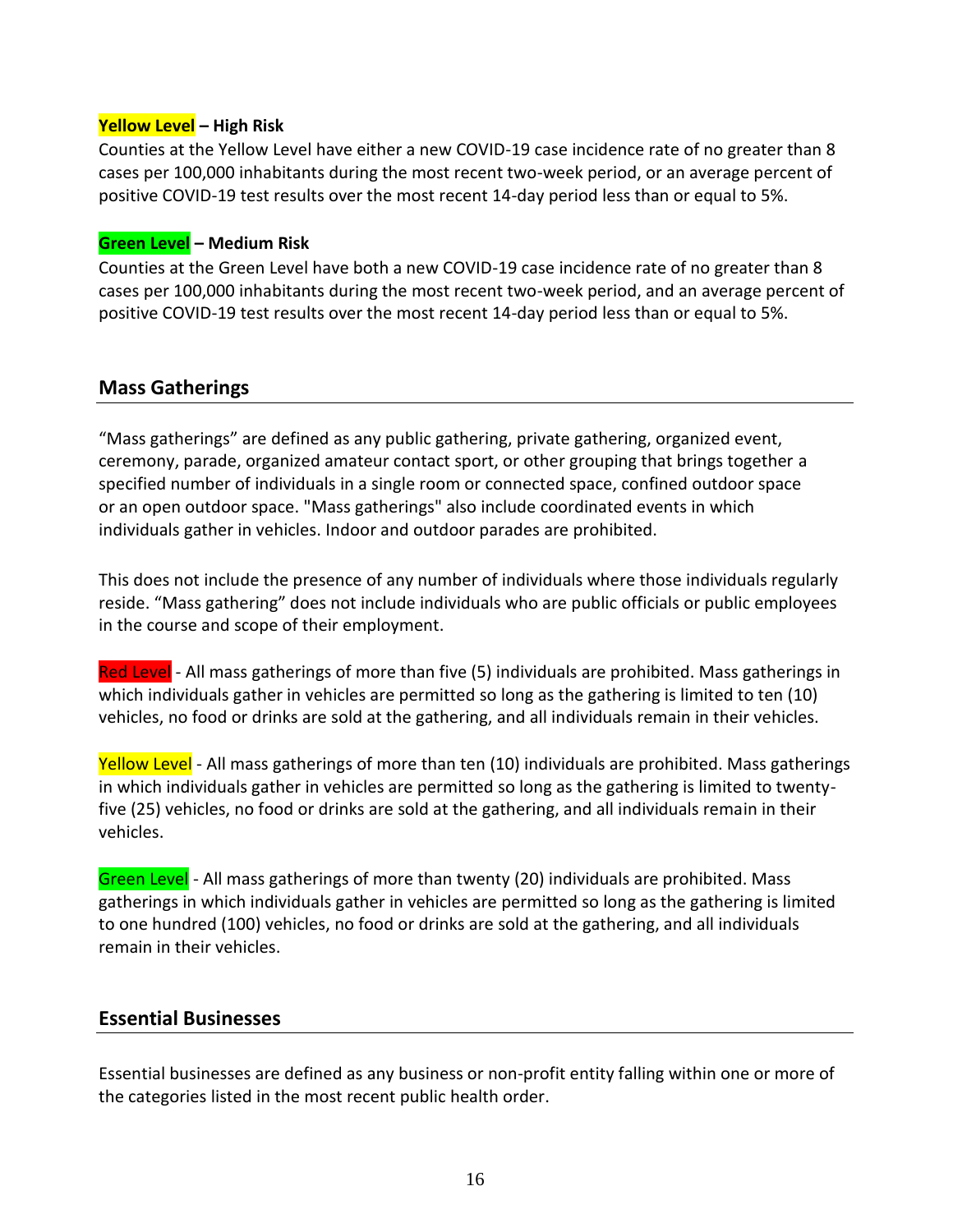Essential businesses may not allow a person who is without a mask or multilayer cloth face covering to enter the premises except where that person is in possession of a written exemption from a healthcare provider.

Essential businesses (other than those which meet the definition of a healthcare operation, utility, or indigent care services) must immediately close for a period of fourteen (14) days following the occurrence of four (4) or more rapid responses within a fourteen (14) day period. Rapid responses will be counted on a rolling basis. An essential business may be permitted to continue operating if the Department of Health, after consultation with the Environment Department, determines that the business is a necessary provider of goods or services within the community in light of geographic conditions. Further, "essential businesses" that test each employee every two weeks and regularly provide contact tracing data to the Environment Department shall not be subject to closure under this provision.

Red Level and Yellow Level - All essential businesses, excluding those defined as a "retail space," may operate but must limit operations to only those absolutely necessary to carry out essential functions.

Red Level - Essential businesses identified as a "retail space" may operate but may not exceed 25% of the maximum occupancy of any enclosed space on the premises, as determined by the relevant fire marshal or fire department.

Yellow Level - Essential businesses identified as a "retail space" may operate but may not exceed 33% of the maximum occupancy of any enclosed space on the premises, as determined by the relevant fire marshal or fire department.

Green level - All essential businesses, excluding those defined as a "retail space," may operate without occupancy limitations but must limit operations to only those absolutely necessary to carry out essential functions. "Essential businesses" identified as a "retail space" may operate but may not exceed 50% of the maximum occupancy of any enclosed space on the premises, as determined by the relevant fire marshal or fire department.

### **Non-Essential Businesses**

Red Level – Any entity that is not identified as an "essential business," "house of worship," "outdoor recreational facility," "food and drink establishment," "place of lodging," "close-contact recreational facility," or "close-contact business" may operate but may not exceed the lesser of 25% of the maximum occupancy of any enclosed space on the premises, as determined by the relevant fire marshal or fire department, or seventy-five (75) customers inside the building at any given time.

Yellow Level – Any entity that is not identified as an "essential business," "house of worship," "outdoor recreational facility," "food and drink establishment," "place of lodging," "close-contact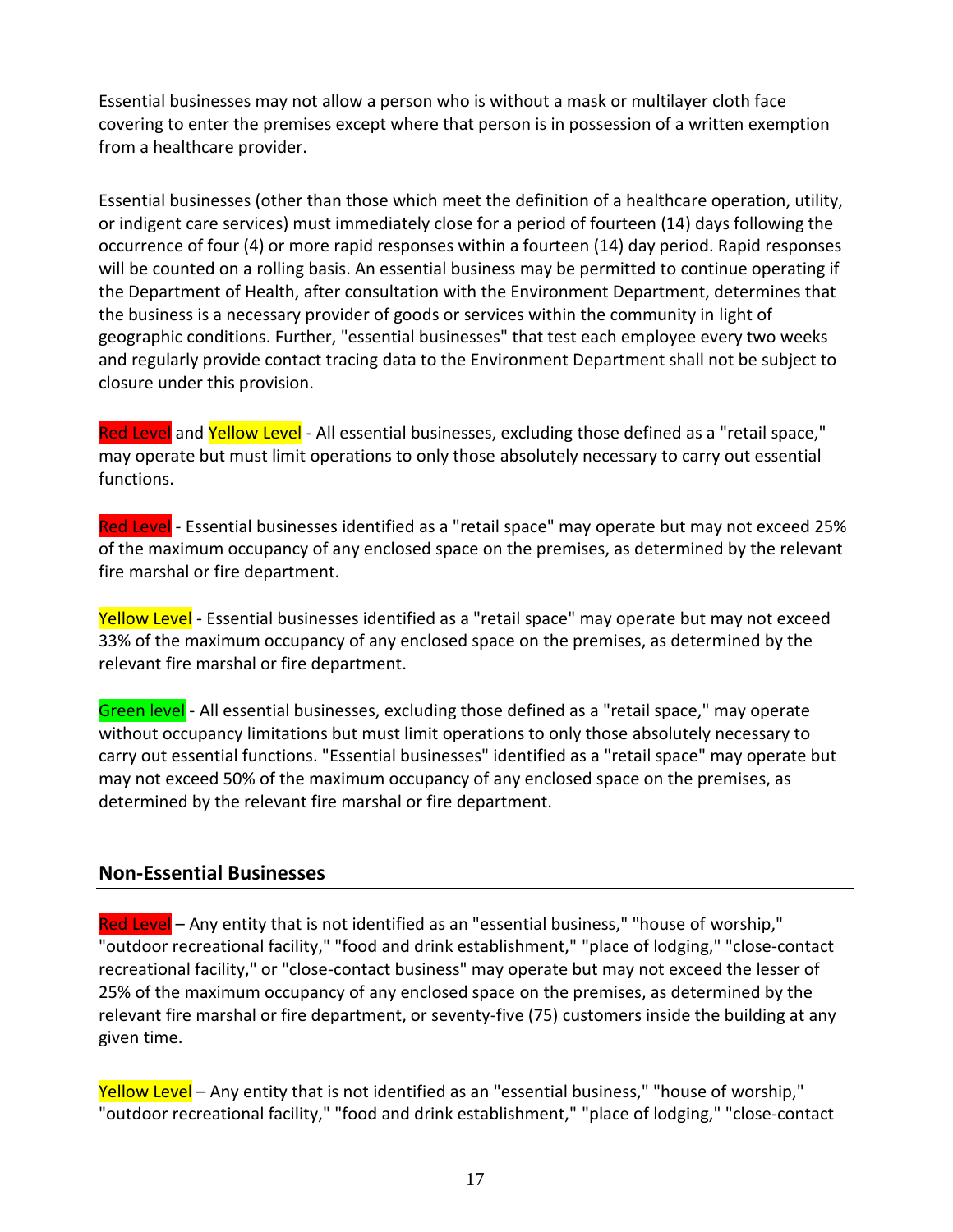recreational facility," or "close-contact business" may operate but may not exceed the lesser of 25% of the maximum occupancy of any enclosed space on the premises, as determined by the relevant fire marshal or fire department, or one hundred twenty-five (125) customers inside its building at any given time.

Green Level – Any entity that is not identified as an "essential business," "house of worship," "outdoor recreational facility," "food and drink establishment," "place of lodging," or "closecontact recreational facility" may operate but may not exceed 50% of the maximum occupancy of any enclosed space on the premises, as determined by the relevant fire marshal or fire department.

### **Food and Drink Establishments**

Food and drink establishments must immediately close for a period of fourteen (14) days following the occurrence of four (4) or more rapid responses within a fourteen (14) day period. Rapid responses will be counted on a rolling basis.

Red level - Food and drink establishments may not provide indoor dine-in service but may provide service in outdoor seating areas up to 25% occupancy, where applicable. Tables must be spaced at least six feet apart, no more than six patrons may be seated at any single table, patrons must be seated in order to be served food or drink unless ordering food for carryout, and no bar or counter seating is permitted.

Food and drink establishments may provide carryout service, or delivery service if otherwise permitted by law. May provide delivery service after 9:00 p.m. but no customers are permitted on the premises.

Any food and drink establishment that is permitted to serve alcohol must close for in-person service by 9:00 p.m. and must remain closed until at least 4:00am.

Yellow level -Food and drink establishments may not provide dine-in service unless they complete the NM Safe Certified training offered at https://nmsafecertified.org, as well as comply with all NM Safe Certified requirements, including, but not limited to: screening customers and staff for symptoms of COVID-19 prior to entry, consenting to Department of Health spot-testing of symptomatic employees, requiring dine-in customers to provide limited contact information for contact tracing purposes, and retaining contact tracing information for no less than three weeks. Those food and drink establishments that complete the NM Safe Certified training and comply with all attendant requirements mandated by that program may provide dine-in services, but they may not exceed more than 25% of the maximum occupancy of any enclosed space on the premises, as determined by the relevant fire marshal or fire department.

All food and drink establishments, regardless of compliance with the NM Safe Certified requirements, may provide service in outdoor seating areas up to 75% occupancy, where applicable. In all instances, tables must be spaced at least six feet apart, no more than six patrons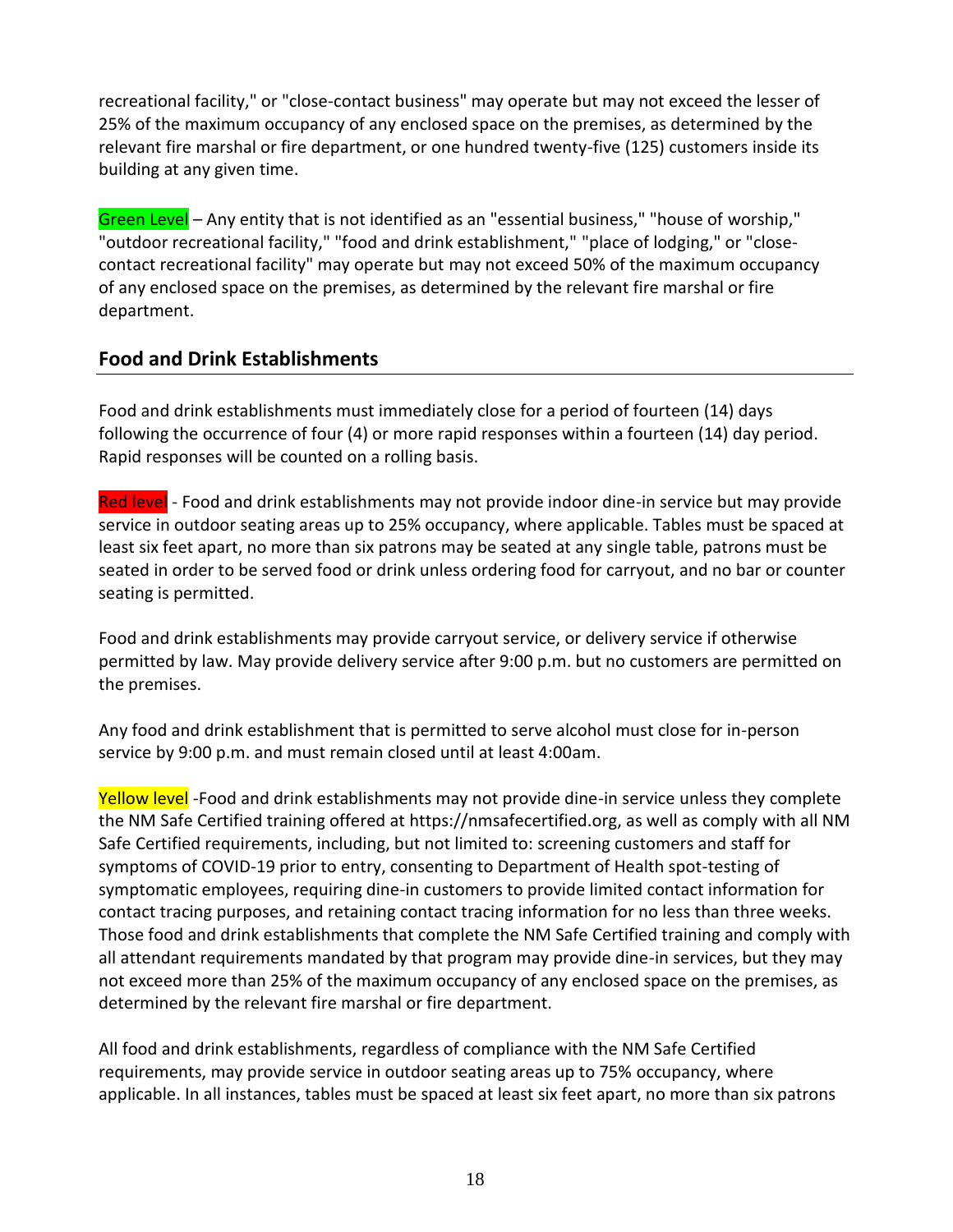may be seated at any single table, patrons must be seated in order to be served food or drink unless ordering food for carryout, and no bar or counter seating is permitted.

Food and drink establishments may provide carryout service, or delivery service if otherwise permitted by law. May provide delivery service after 10:00 p.m. but no customers are permitted on the premises.

Any "food and drink establishment" that is permitted to serve alcohol must close for in person service by 10:00 p.m. and must remain closed until at least 4:00 a.m.

Green level - Food and drink establishments may not provide dine-in service, except those restaurants that have completed the NM Safe Certified training program. All food and drink establishments that have completed the NM Safe Certified offered at https://nmsafecertified.org, and also comply with all NM Safe Certified requirements may operate at 50% of the maximum occupancy of any enclosed space on the premises, as determined by the relevant fire marshal or fire department.

All food and drink establishments, regardless of compliance with the NM Safe Certified requirements, may provide service in outdoor seating areas up to 75% occupancy, where applicable. In all instances, tables must be spaced at least six feet apart, no more than six patrons may be seated at any single table, patrons must be seated in order to be served food or drink unless ordering food for carryout, and no bar or counter seating is permitted.

Food and drink establishments may provide carryout service, or delivery service if otherwise permitted by law.

#### **Bars**

See Close-contact Recreational Facilities.

#### **Houses of Worship**

Red level -Houses of worship may hold religious services, indoors or outdoors, or provide services through audiovisual means, but may not exceed 25% of the maximum occupancy of any enclosed space on the premises, as determined by the relevant fire marshal or fire department.

Yellow level - Houses of worship may hold religious services, indoors or outdoors, or provide services through audiovisual means, but may not exceed 33% of the maximum occupancy of any enclosed space on the premises, as determined by the relevant fire marshal or fire department.

Green level - Houses of worship may hold religious services, indoors or outdoors, or provide services through audiovisual means, but may not exceed 50% of the maximum occupancy of any enclosed space on the premises, as determined by the relevant fire marshal or fire department.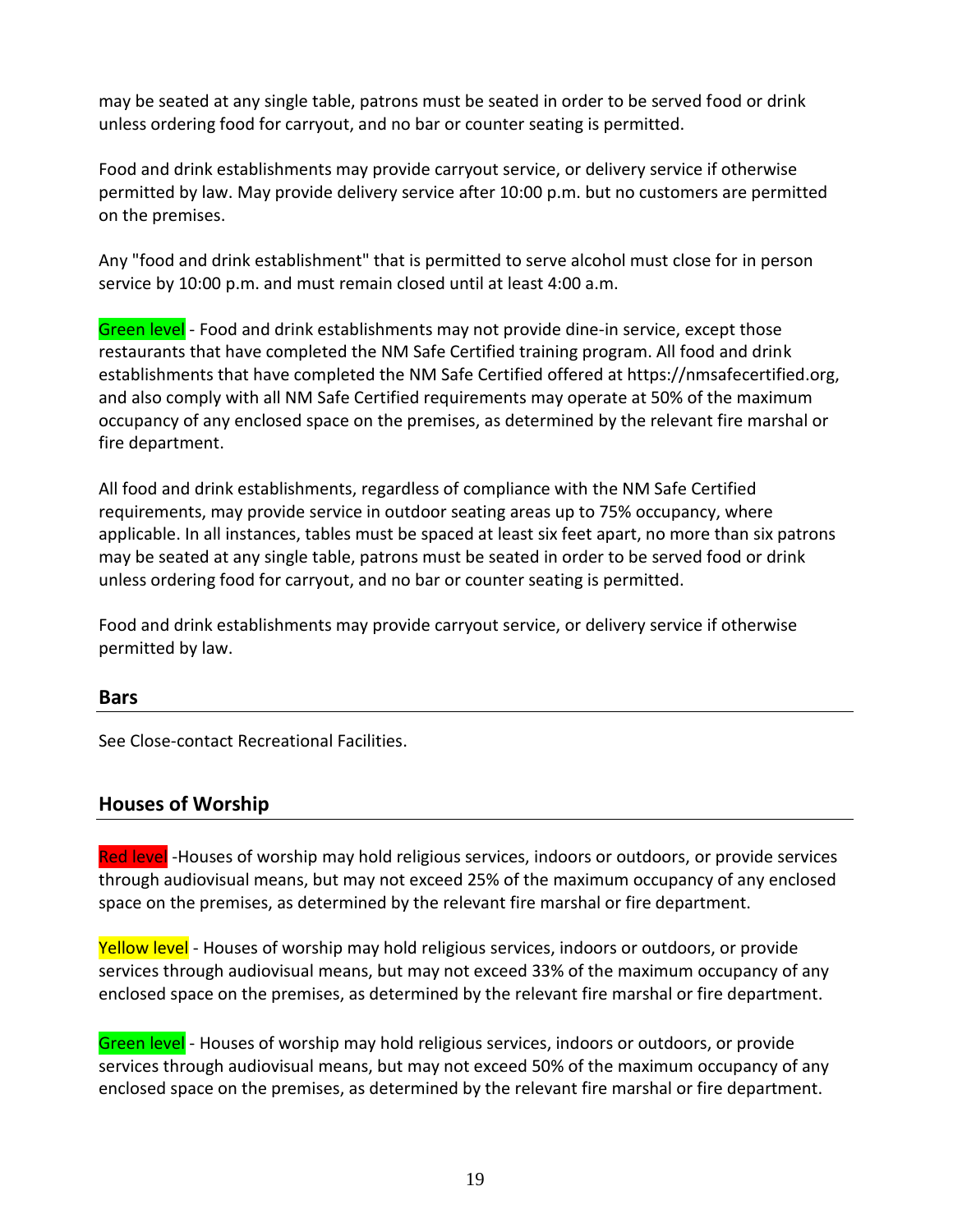### **Close-contact businesses**

Close-contact business includes barbershops, hair salons, gyms, group fitness classes, tattoo parlors, nail salons, spas, massage parlors, esthetician clinics, tanning salons, guided raft tours, guided balloon tours, and personal training services.

Red level - Close-contact businesses may operate but may not exceed the lesser of 25% of the maximum occupancy of any enclosed space on the premises, as determined by the relevant fire marshal or fire department, or ten (10) customers inside the building at any given time.

Yellow level - Close-contact businesses may operate but may not exceed the lesser of 25% of the maximum occupancy of any enclosed space on the premises, as determined by the relevant fire marshal or fire department, or twenty (20) customers inside the building at any given time.

#### **Close-contact Recreational Facilities**

At all levels, Red, Yellow and Green, recreational facilities may not operate and must remain closed.

Close-contact recreational facilities include indoor movie theaters, indoor museums with interactive displays or exhibits and other similar venues, bowling alleys, miniature golf, arcades, amusement parks, aquariums, casinos, concert venues, professional sports venues, event venues, bars, dance clubs, performance venues, go-kart courses, automobile racetracks, adult entertainment venues, and other places of recreation or entertainment.

A "bar" is defined as any business that generated more than half of its revenue from the sale of alcohol during the preceding fiscal year.

#### **Outdoor Recreational Facilities**

Outdoor recreational facilities include outdoor golf courses, public swimming pools, ski basins, youth programs, youth livestock shows, horseracing tracks, botanical gardens, and outdoor zoos.

Red level and Yellow level - Outdoor recreational facilities may operate at 25% capacity unless specified otherwise in the pertinent CSP's, in which case the CSP's capacity limits are controlling. Notwithstanding any other provision herein, horseracing tracks are prohibited from having spectators.

Red level - The indoor portions of "outdoor recreational facilities" must comply with the following requirements: may operate but may not exceed the lesser of 25% of the maximum occupancy of any enclosed space on the premises, as determined by the relevant fire marshal or fire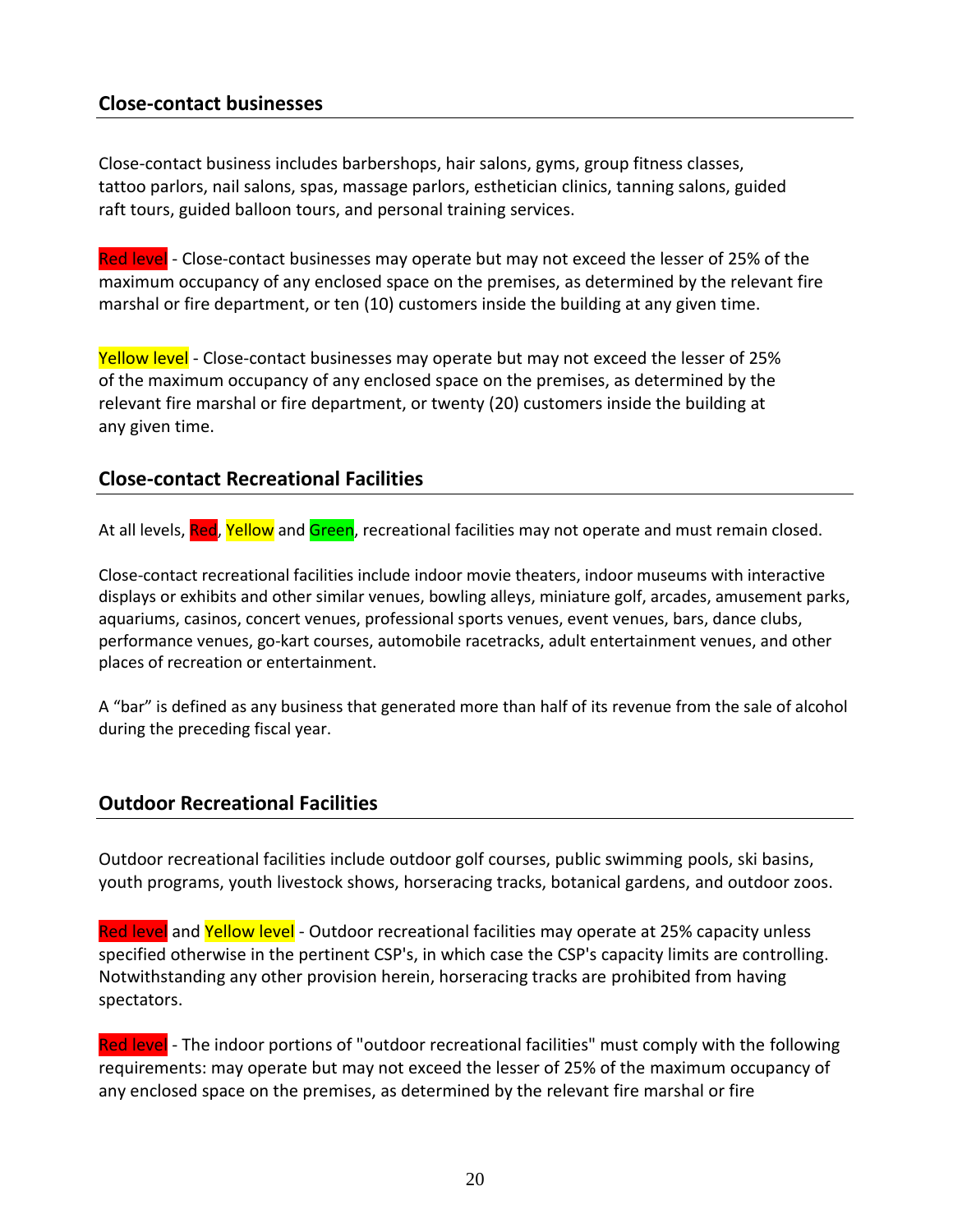department, or seventy-five (75) customers inside the building at any given time, unless specified otherwise in the pertinent CSP's.

Yellow level - The indoor portions of "outdoor recreational facilities" must comply with the following requirements: may operate but may not exceed the lesser of 25% of the maximum occupancy of any enclosed space on the premises, as determined by the relevant fire marshal or fire department, or one hundred twenty-five (125) customers inside its building at any given time, unless specified otherwise in the pertinent CSP's.

Green level - "Outdoor recreational facilities" may operate at 50% capacity unless specified otherwise in the pertinent CSP's, in which case the CSP's capacity limits are controlling. The indoor portions of "outdoor recreational facilities" must comply with the following requirements: may not exceed 50% of the maximum occupancy of any enclosed space on the premises, as determined by the relevant fire marshal or fire department, unless specified otherwise in the pertinent CSP's. Notwithstanding any other provision herein, horseracing tracks are prohibited from having spectators.

### **Indoor Shopping Malls**

Red level and Yellow level - indoor shopping malls may operate, provided that the total number of persons within the mall does not exceed 25% of the maximum occupancy of the premises, as determined by the relevant fire marshal or fire department.

### **Places of Lodging**

Places of lodging means all hotels, motels, RV parks, and short-term vacation rentals.

Places of lodging must immediately close for a period of fourteen (14) days following the occurrence of four (4) or more rapid responses within a fourteen (14) day period. Rapid responses will be counted on a rolling basis.

Red level - "Places of lodging" which have completed the NM Safe Certified training offered at https://nmsafecertified.org may operate up to 40% of maximum occupancy. All other "places of lodging" shall not operate at more than 25% of maximum occupancy.

Red level and Yellow Level - Further, and notwithstanding any other provision herein, any home, apartment, condominium, or other similar space that is offered as a vacation rental may operate but may not exceed five (5) guests. Healthcare providers who are engaged in the provision of care to New Mexico residents, individuals for extended stays as temporary housing, and individuals who are quarantining shall not be counted for purposes of determining maximum occupancy.

Yellow level - "Places of lodging" which have completed the NM Safe Certified training offered at https://nmsafecertified.org may operate up to 60% of maximum occupancy. All other "places of lodging" shall not operate at more than 25% of maximum occupancy.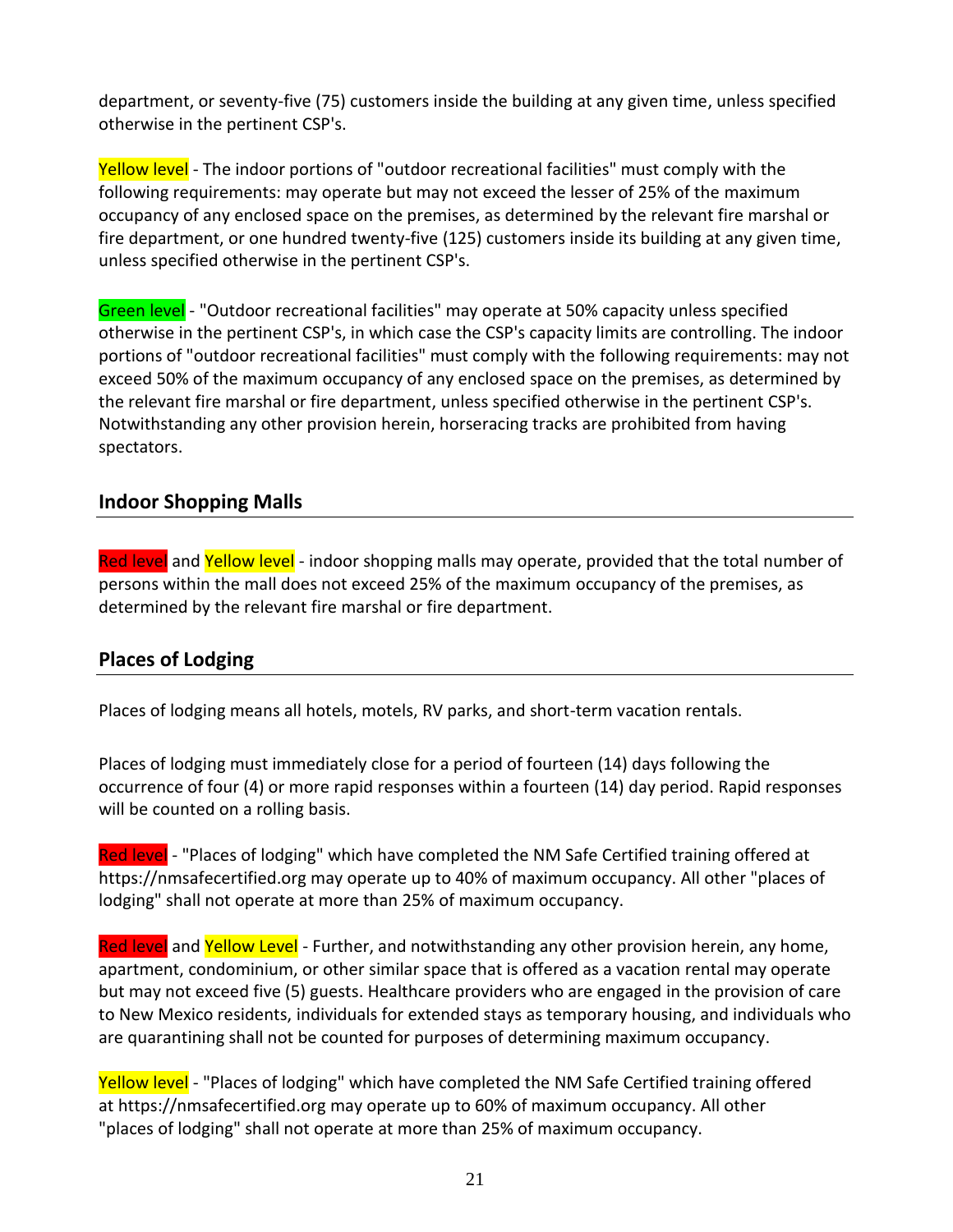Green level - Places of lodging" which have completed the NM Safe Certified training offered at https://mnsafecertified.org may operate up to 75% of maximum occupancy. All other "places of lodging" shall not operate at more than 40%of maximum occupancy.

Further, and notwithstanding any other provision herein, any home, apartment, condominium, or other similar space that is offered as a vacation rental may operate but may not exceed ten (10) guests. Healthcare providers who are engaged in the provision of care to New Mexico residents, individuals for extended stays as temporary housing, and individuals who are quarantining shall not be counted for purposes of determining maximum occupancy.

### **Animal Shelters and Animal-Care Facilities**

Animal facilities that ensure the health and welfare of animals shall remain open but must perform tasks with the minimum number of employees necessary, for the minimum amount of time necessary, and adhere to all social distancing protocols.

### **Healthcare Supplies and Other Necessary Goods**

Grocery stores and other retailers are directed to limit the sale of medications, durable medical equipment, baby formula, diapers, sanitary products, and hygiene products to 3 items per individual, or as listed by store management.

### **Private Educational Institutions**

Private educational institutions serving children and young adults from pre-Kindergarten through 12<sup>th</sup> grade, including homeschools serving children who are not household members, shall adhere to the face covering and other COVID-Safe Practices requirements for in-person instruction described in the document:

[https://webnew.ped.state.nm.us/wpcontent/uploads/2020/06/20NMPED\\_ReentryGuide\\_Hybrid.p](https://webnew.ped.state.nm.us/wpcontent/uploads/2020/06/20NMPED_ReentryGuide_Hybrid.pdf) [df](https://webnew.ped.state.nm.us/wpcontent/uploads/2020/06/20NMPED_ReentryGuide_Hybrid.pdf) published by New Mexico's Public Education Department, and as updated from time to time thereafter. This includes operating with a maximum occupancy of 25% of any individual enclosed indoor space, such as any classroom, with the occupancy restriction herein to govern in the event of any discrepancy with the "Reentry Guidance." Private schools shall report to the New Mexico Public Education Department all cases of COVID-19 positive students, staff, contractors and volunteers associated with the school within four hours of the school being notified of the positive case, and consistent with the COVID-19 Response Toolkit for New Mexico's Public Elementary Schools, as well and any updates or revisions made to the Toolkit document. Private schools, like public schools, are also subject to inclusion on the New Mexico Environment Department's watchlist and closure list, as well as any accompanying restrictions.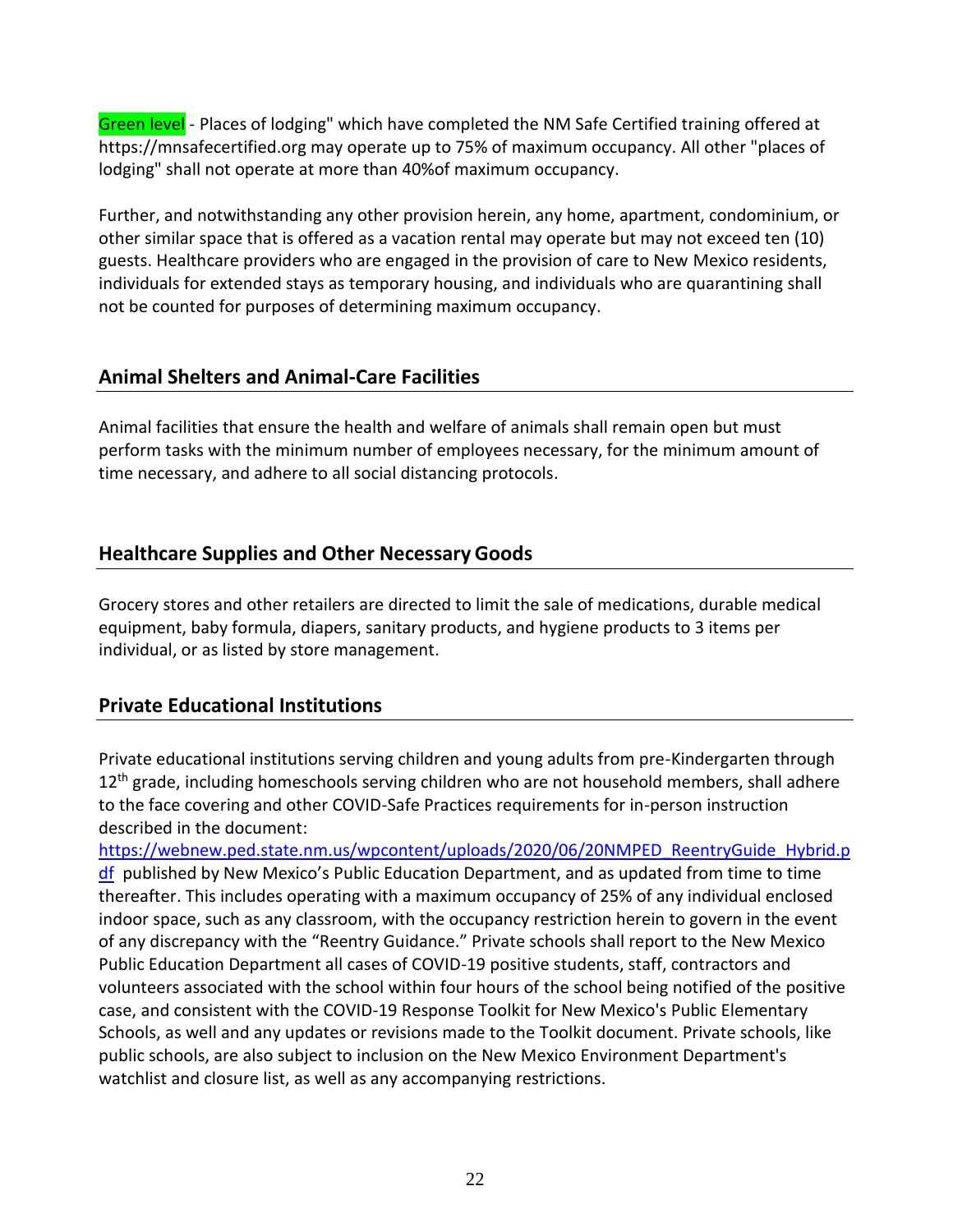### **Laboratory and Submitters for COVID-19 Test Results**

All laboratories and submitters submitting the required reports of the notifiable condition, including COVID-19, to the Department of Health pursuant of 7.4.3.13(A) NMAC must submit all such reports electronically by HL7 messaging or other format specified by the Department of Health, and shall include in such reports all information currently required to be submitted, which includes:

- Disease or condition being reported;
- Patient's name, date of birth/age, gender, race/ethnicity, address, patient telephone numbers and occupation;
- Physician or licensed healthcare professional name and telephone number; and
- Healthcare facility or laboratory name and telephone number

In addition to the information required to be reported by 7.4.3.13(A) NMAC, all laboratories and submitters shall provide the following demographic information to the New Mexico Epidemiology and Response division with each notifiable condition report:

- Patient's email address(es);
- Name of patient's employer;
- Address of patient's employer;
- Phone number of patient's employer
- Name of patient's school if applicable (Grade K-12 or Higher Educational Institution); and
- Address of patient's school if applicable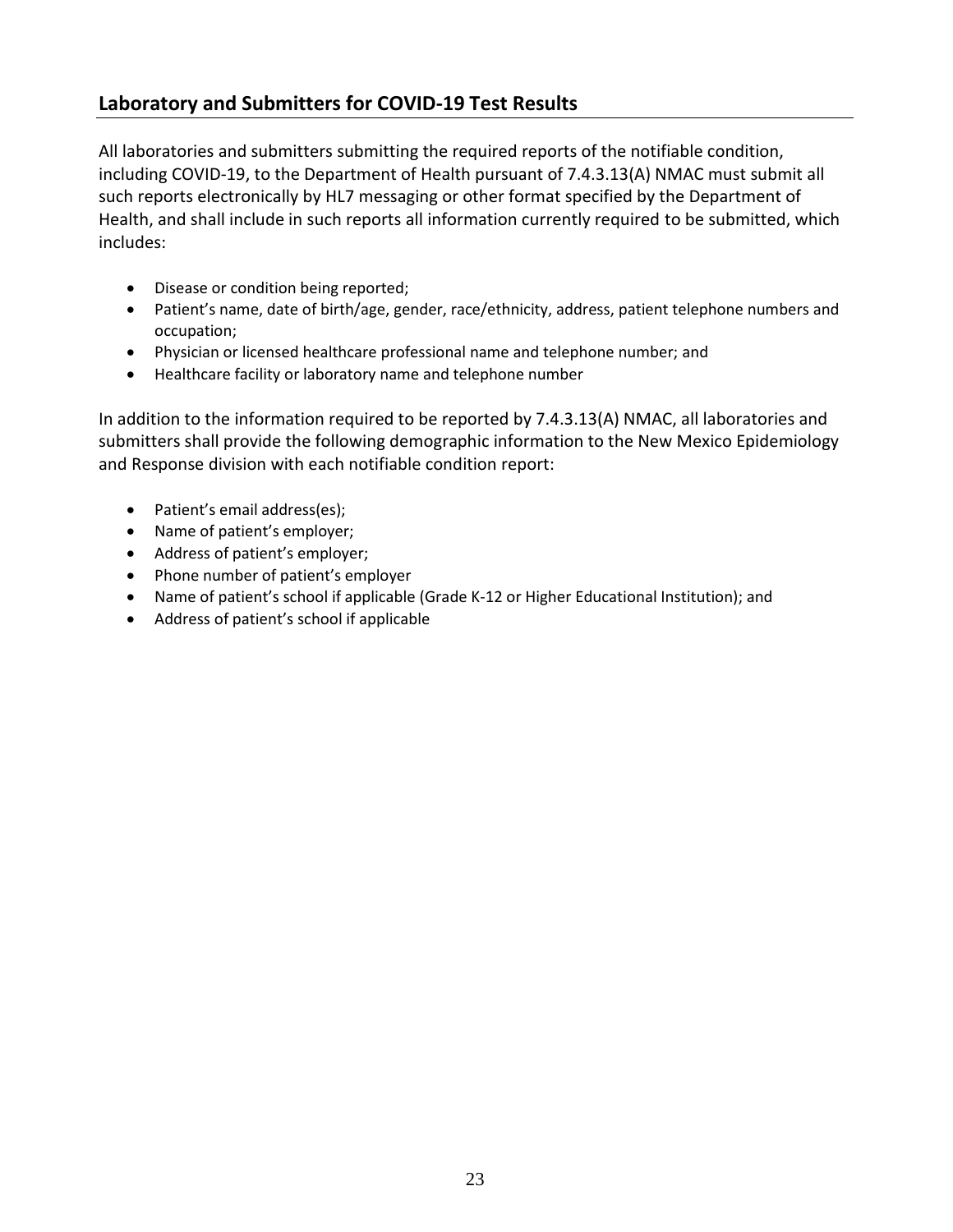# **APPENDIX A**

# **DEFINITIONS**

**Coronavirus Disease 2019 (COVID-19) 2020 Interim Case Definition, Approved April 5, 2020 can be found at** [CDC COVID-19 Case Definition](https://wwwn.cdc.gov/nndss/conditions/coronavirus-disease-2019-covid-19/case-definition/2020/)

#### **Close Contact**

- Close contact is defined as an exposure of 3 minutes or longer within 6 feet of a confirmed COVID-19 case during the case's infectious period with or without a mask or cloth-face covering.
- Note: Contact with a COVID-19 case in a healthcare setting where appropriate personal protective equipment (PPE) is worn is not considered a COVID-19 exposure. <https://www.cdc.gov/coronavirus/2019-ncov/hcp/guidance-risk-assesment-hcp.html>

#### **Exposure (incubation) period**

- Time between exposure to an infection and appearance of symptoms
- For a confirmed **symptomatic** COVID-19 case, the exposure period is 14 days prior to illness onset.
- For a confirmed **asymptomatic** COVID-19 case, the exposure period is 14 days prior to specimen collection date.
- For a contact of a confirmed COVID-19 case, the exposure period is the last date of close contact with the case. This date is used when determining the quarantine period.

#### **Infectious period**

- Time during which an infected person is contagious and most likely to spread disease to others.
- For a confirmed **symptomatic** COVID-19 case, the infectious period starts 2 days prior to the illness onset date and continues for 10 days after illness onset.
- For a confirmed **symptomatic** COVID-19 case with severe illness or severe immunosuppression, the infectious period is extended to 20 days after illness onset date.
- For a confirmed **asymptomatic** COVID-19 case, the infectious period starts 2 days prior to the specimen collection date and continues for 10 days after.

#### **Isolation**

• Isolation keeps someone who is sick or tested positive for COVID-19 without symptoms away from others, even in their own home. Persons with known infection have the highest risk of spreading infection to others and must be strict in their hygiene and separation from other people.